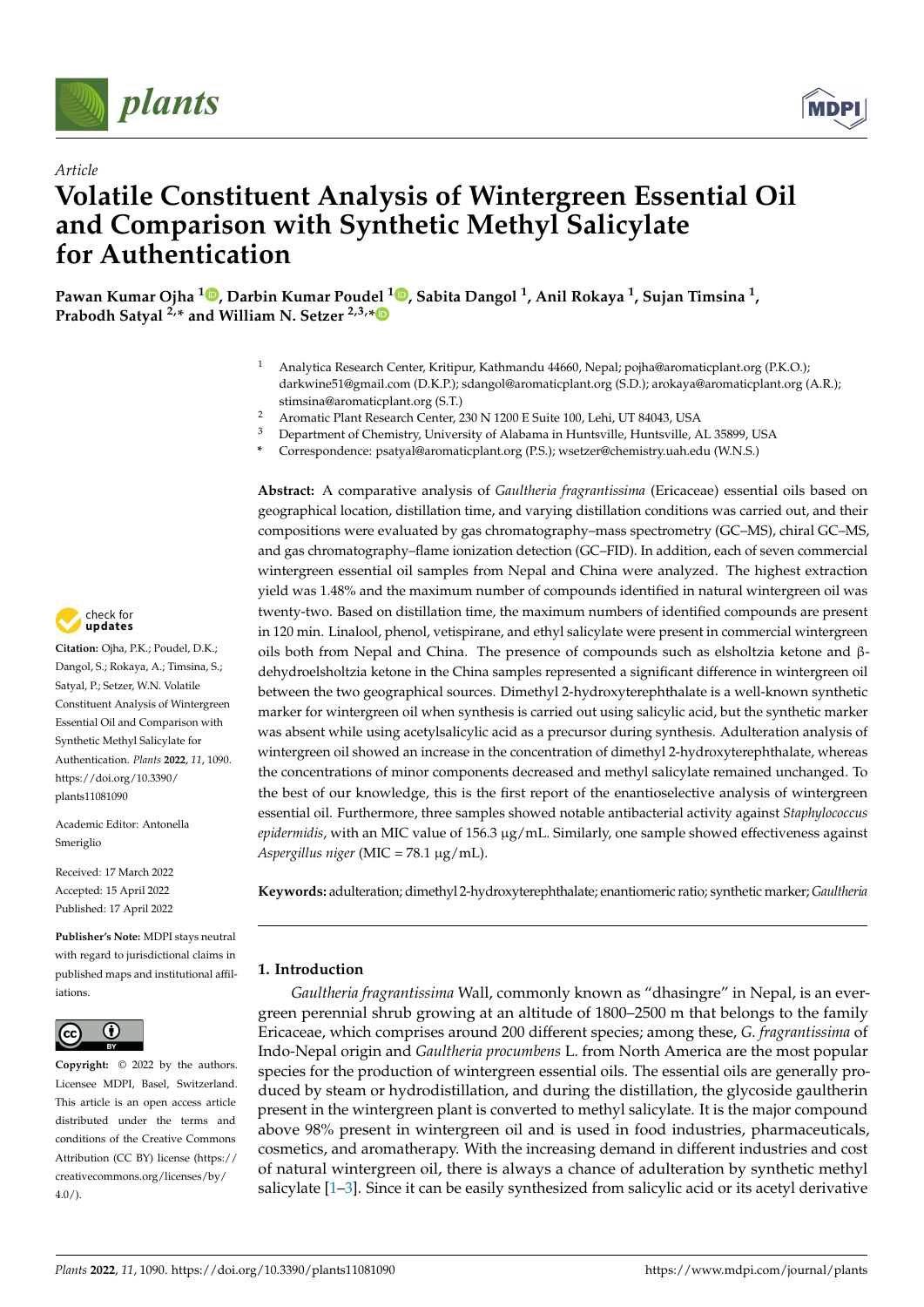aspirin by following the Fisher esterification reaction, the acid-catalyzed acyl substitution of the carboxylic acid with the nucleophilic alcohol can be performed to give an ester [\[4\]](#page-13-2). Different works have been carried out for the detection of adulteration in wintergreen oil by using different techniques such as biomarker-based analysis,  ${}^{14}C$  radiocarbon activity [\[5\]](#page-13-3), isotope ratio mass spectrometry (IRMS) [\[6\]](#page-13-4), and the most recent technique, site-specific natural isotope fractionation by nuclear magnetic resonance (SNIF-NMR) [\[7\]](#page-13-5).

In previous studies, researchers have abandoned chiral GC–MS for the authentication of wintergreen oil, since the major compound present is an achiral molecule, but they neglect the other minor compounds present in the oil. However, in this work, we have considered these minor compounds and carried out the chiral GC–MS of wintergreen oil. The enantiomeric ratio of different chiral compounds determined by chiral GC–MS is used for the authentication of purity and origin of essential oils [\[8\]](#page-13-6).

This study aims to develop a reliable technique for the detection of adulteration or authentication of wintergreen oil from Nepal. Samples were collected from different geographical locations of Nepal and a comparison was made with natural versus manufactured and commercial methyl salicylate. GC–MS/GC–FID and chiral GC–MS were carried out for the development of a novel methodology for authentication of wintergreen essential oil as well as consumer reliability and safety.

#### **2. Results and Discussion**

#### *2.1. Yields of Natural and Synthetic Wintergreen Oil*

*Gaultheria fragrantissima* samples collected from four different geographical locations of Nepal were hydrodistilled with and without soaking before distillation along with the addition of salt, and the percentage yields are tabulated in Table [1.](#page-1-0) The highest extraction yield was observed in dry leaves (W6), at 1.48%, whereas for fresh leaves (W5), the yield increased drastically by soaking in 5% sodium chloride solution for 18 h (W8). The increased yield in the soaked sample and salt-added sample can be attributed to the longer time period for hydrolysis, and the salt helps in the cleavage of the gaultherin molecule which finally converts to methyl salicylate [\[1\]](#page-13-0). Methyl salicylate synthesized from salicylic acid has the highest yield of 66.67% compared to methyl salicylate synthesized from aspirin tablets, which can be attributed to the titanium dioxide coating present as an impurity in aspirin tablets.

<span id="page-1-0"></span>**Table 1.** Yields of natural wintergreen oil and synthetic methyl salicylate.

| % Yields | <b>Synthetic Methyl Salicylate</b>   | % Yields |
|----------|--------------------------------------|----------|
| $0.27\%$ | Aspirin tablet as<br>precursor (W9)  | $52.5\%$ |
| $0.57\%$ | Salicylic acid as<br>precursor (W10) | $66.7\%$ |
| $0.70\%$ |                                      |          |
| $0.60\%$ |                                      |          |
| $0.59\%$ |                                      |          |
| $1.48\%$ |                                      |          |
| $1.00\%$ |                                      |          |
| 1.23%    |                                      |          |
|          | VS.                                  |          |

#### *2.2. GC–MS Analysis of Natural Wintergreen Oil Based on Geographical Location*

The results of GC–MS analysis of wintergreen essential oil from the different geographical locations Solukhumbu (W1), Syangja (W2), Champadevi (W3), and Sundarijal (W4) of Nepal are presented in Table [2.](#page-2-0) The major compound was methyl salicylate, an ester of salicylic acid which was above 99.50%, with a total of 4, 18, 22, and 6 compounds identified from W1, W2, W3, and W4, respectively. Here, essential oil W4 shows the highest number of compounds present, though they are in trace amounts, followed by W2 and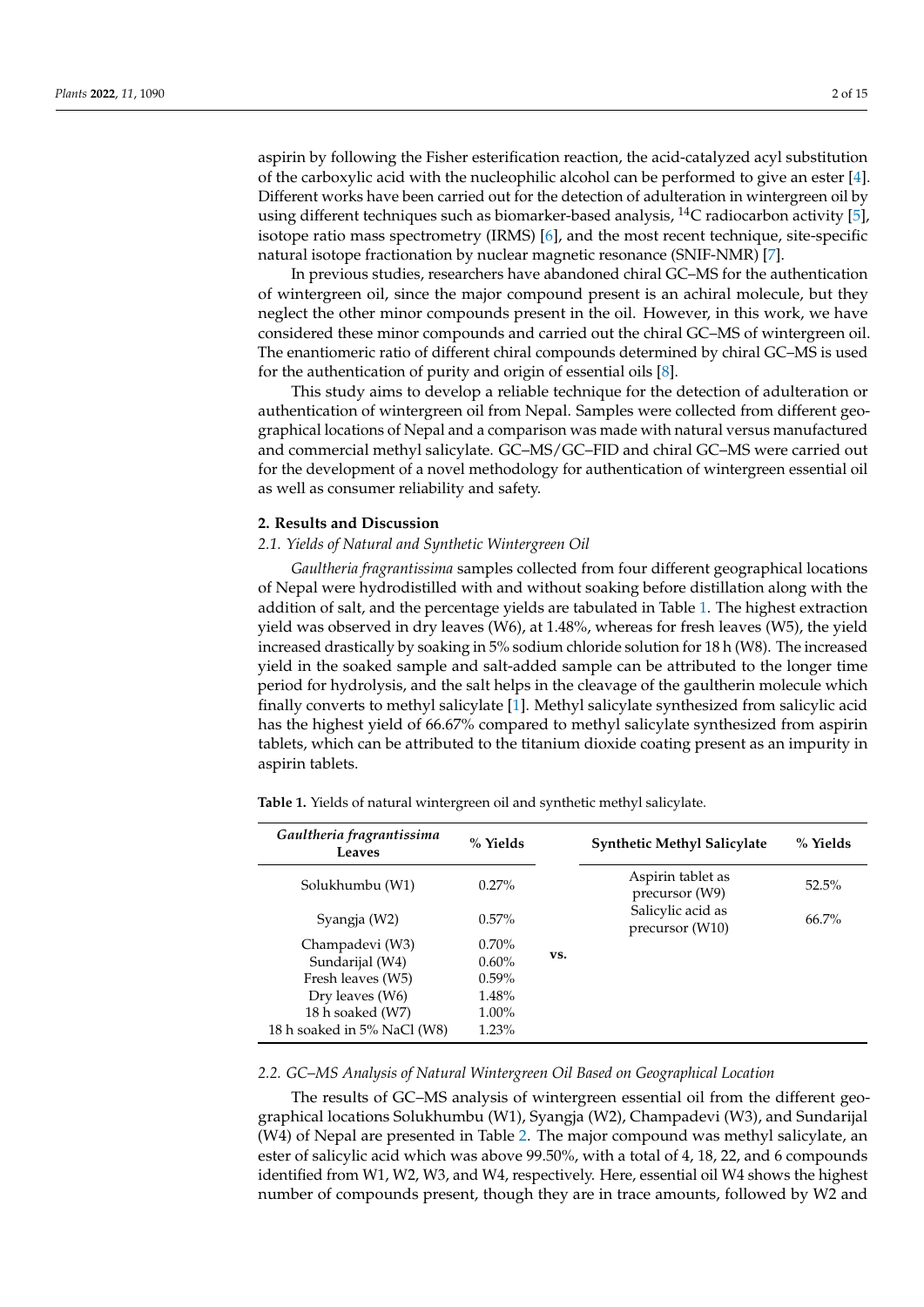W3, whereas essential oil W1 shows the lowest number of compounds present, since the chemical composition of essential oil can vary by geographical location. Along with methyl salicylate as the major compound, eugenol, a phenolic compound, and the monoterpene alcohol linalool are two other compounds that were present in all samples from different geographical locations.

<span id="page-2-0"></span>Table 2. Compositional analysis of wintergreen essential oil from different geographical locations<sup>a</sup>; "-" indicates not detected and "t" indicates trace (<0.01%).

| <b>RRI</b> | Compounds                 | W1    | W <sub>2</sub> | W <sub>3</sub> | W <sub>4</sub> |
|------------|---------------------------|-------|----------------|----------------|----------------|
| 800        | $n$ -Octane               |       |                | t              |                |
| 802        | Hexanal                   |       |                | t              |                |
| 848        | (3Z)-Hexenol              |       | 0.04           | 0.08           | 0.05           |
| 862        | 1-Hexanol                 |       | t              | t              |                |
| 931        | $\alpha$ -Pinene          |       | 0.01           |                |                |
| 1005       | (3Z)-Hexenyl acetate      |       | 0.05           | 0.13           | 0.05           |
| 1007       | Hexyl acetate             |       |                | t              |                |
| 1027       | Limonene                  |       | 0.01           |                |                |
| 1069       | 1-Octanol                 |       |                | t              |                |
| 1098       | Linalool                  | 0.02  | t              | 0.02           | 0.03           |
| 1103       | Nonanal                   |       | t              | 0.01           |                |
| 1155       | Methyl p-salicylate       |       | 0.01           |                |                |
| 1196       | Methyl salicylate         | 99.89 | 99.78          | 99.69          | 99.84          |
| 1198       | Methyl chavicol           |       |                |                | 0.01           |
| 1217       | β-Cyclocitral             |       |                | t              |                |
| 1248       | Geraniol                  |       |                | t              |                |
| 1260       | $(2E)$ -Decenal           |       |                | t              |                |
| 1266       | Ethyl salicylate          | 0.06  | 0.01           |                |                |
| 1348       | Eugenol                   | 0.03  | 0.06           | 0.05           | 0.02           |
| 1379       | Methyl p-mercaptobenzoate |       | 0.01           | t              |                |
| 1417       | β-Caryophyllene           |       | t              | t              |                |
| 1480       | Germacrene D              |       |                | t              |                |
| 1574       | Caryophyllene oxide       |       |                | t              |                |
| 1663       | (3Z)-Hexenyl salicylate   |       | t              |                |                |
| 1864       | Benzyl salicylate         |       | t              |                |                |
| 2002       | Manoyl oxide              |       |                | 0.02           |                |
| 2011       | 13-epi-Manool oxide       |       | 0.02           |                |                |
| 2049       | Abietatriene              |       | t              | t              |                |
| 2061       | Phenylethyl alcohol dimer |       | t              |                |                |
| 2300       | $n$ -Tricosane            |       |                | t              |                |
| 2700       | $n$ -Heptacosane          |       |                | t              |                |

<sup>a</sup> Sample collections from Nepal: Solukhumbu (W1), Syangja (W2), Champadevi (W3), and Sundarijal (W4).

#### *2.3. GC–MS Analysis of Natural Wintergreen Oil Based on Distillation Time*

The results of GC–MS analysis of wintergreen essential oil based on distillation time are presented in Table [3.](#page-3-0) The total compounds identified are 17, 20, 21, and 15 at a distillation time of 30, 60, 120, and 180 min, respectively. The maximum numbers of identified compounds are present in 120 min of distillation time, which indicates the optimum time to obtain the maximum number of compounds in wintergreen oil. In addition, with increasing time, there is slightly decreased methyl salicylate percentage which ultimately increases minor compounds such as linalool and manoyl oxide. Although there is a slight change in concentrations of minor compounds, no significant changes were observed.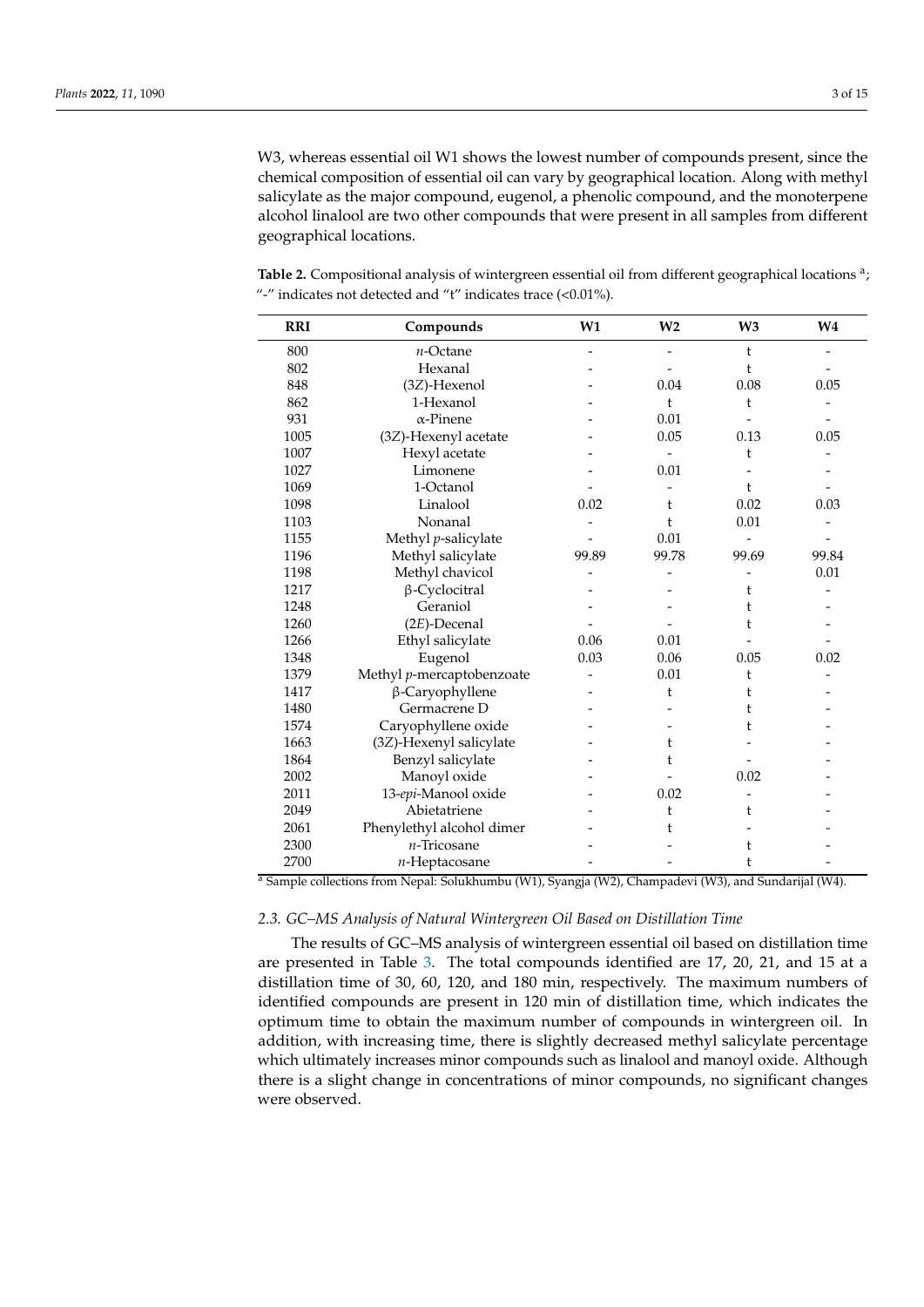| <b>RRI</b> | Compounds                      | 30 min                   | $60$ min                 | $120$ min | 180 min                  |
|------------|--------------------------------|--------------------------|--------------------------|-----------|--------------------------|
| 759        | Pentanol                       | $\overline{\phantom{0}}$ | t                        | 0.01      |                          |
| 783        | Prenol                         |                          |                          | t         |                          |
| 825        | 2,6-Dimethyl heptane           |                          |                          | t         |                          |
| 848        | $(3Z)$ -Hexenol                | 0.15                     | 0.26                     | 0.31      | 0.28                     |
| 859        | $(2E)$ -Hexenol                | $\overline{\phantom{a}}$ | $\mathfrak{t}$           | t         |                          |
| 862        | 1-Hexanol                      | 0.01                     | 0.02                     | 0.03      | 0.02                     |
| 960        | Benzaldehyde                   |                          | t                        |           |                          |
| 974        | 1-Octen-3-ol                   | t                        |                          |           |                          |
| 990        | 6-Methyl-5-hepten-2-ol         | t                        | $\mathbf{t}$             | t         |                          |
| 1005       | (3Z)-Hexenyl acetate           | 0.12                     | 0.04                     | 0.02      | 0.06                     |
| 1007       | Hexyl acetate                  | t                        |                          |           |                          |
| 1017       | 3-Methyl-1,2-cyclopentanedione | t                        | t                        | t         |                          |
| 1033       | Benzyl alcohol                 | t                        | 0.01                     | 0.01      | t                        |
| 1048       | 0-Cresol                       |                          | t                        |           |                          |
| 1069       | 1-Octanol                      | t                        | t                        | t         | t                        |
| 1098       | Linalool                       | 0.01                     | t                        | 0.01      | 0.03                     |
| 1103       | Nonanal                        | t                        | t                        | t         | 0.01                     |
| 1196       | Methyl salicylate              | 99.66                    | 99.61                    | 99.52     | 99.26                    |
| 1248       | Geraniol                       |                          |                          | t         | $\overline{\phantom{0}}$ |
| 1260       | $(2E)$ -Decenal                |                          | t                        |           |                          |
| 1266       | Ethyl salicylate               | 0.01                     | 0.01                     | 0.02      | 0.01                     |
| 1348       | Eugenol                        | 0.02                     | 0.03                     | 0.06      | 0.10                     |
| 1379       | Methyl p-mercaptobenzoate      |                          | t                        |           |                          |
| 1384       | β-Bourbonene                   |                          |                          |           | t                        |
| 1417       | β-Caryophyllene                | t                        |                          |           | t                        |
| 1480       | Germacrene D                   | t                        |                          |           | t                        |
| 1864       | Benzyl salicylate              |                          | 0.01                     |           |                          |
| 2002       | Manoyl oxide                   | 0.02                     | $\overline{\phantom{0}}$ | 0.01      | 0.13                     |
| 2011       | 13-epi-Manool oxide            |                          | 0.01                     |           |                          |
| 2049       | Abietatriene                   |                          |                          | t         | 0.1                      |
| 2300       | $n$ -Tricosane                 |                          |                          | t         |                          |
| 2500       | $n$ -Pentacosane               |                          |                          | t         |                          |

<span id="page-3-0"></span>**Table 3.** Compositional analysis of wintergreen essential oil based on distillation time (in minutes); "-" indicates not detected and "t" indicates trace (<0.01%).

#### *2.4. GC–MS Analysis of Natural Wintergreen Oil Based on Different Distillation Conditions*

The results of GC–MS and GC–FID analysis of essential oils derived from fresh (W5MS and W5FID) and dry (W6MS and W6FID) leaves, along with 18 h soaked (W7MS and W7FID) and 18 h soaked in 5% sodium chloride solution (W8MS and W8FID) are presented, respectively, in Table [4.](#page-4-0) A total of 22, 26, 13, and 17 compounds are identified for W5, W6, W7, and W8, respectively. Here, the major compound methyl salicylate was above 99% in each sample, and some changes were observed for some of the minor compounds. (3*Z*)-Hexenol was high in W5 compared to W6, but eugenol was high in W6 compared to W5, while ethyl benzoate was absent in W6. Limonene, 1-hexanol, linalool, nonanal, and ethyl salicylate were present in all four samples, while ethyl salicylate was present in the highest amount in W7 compared to the others. In addition, no significant difference in GC–MS and GC–FID results was observed.

### *2.5. GC–MS Analysis of Commercial Wintergreen Oil from Nepal and China*

Commercial wintergreen essential oils from Nepal and China (seven each) were obtained from the Aromatic Plant Research Center (APRC) to compare their respective chemical compositions and variations, which are shown below in Table [5.](#page-5-0) The GC–MS report from APRC showed methyl salicylate to be the major compound, up to 99.86% in Nepalese oil, and up to 99.91% in Chinese wintergreen oil, which does not show drastic variation. Minor compounds such as linalool, phenol, vetispirane, and ethyl salicylate were present in both samples with slight variations, but compounds such as elsholtzia ketone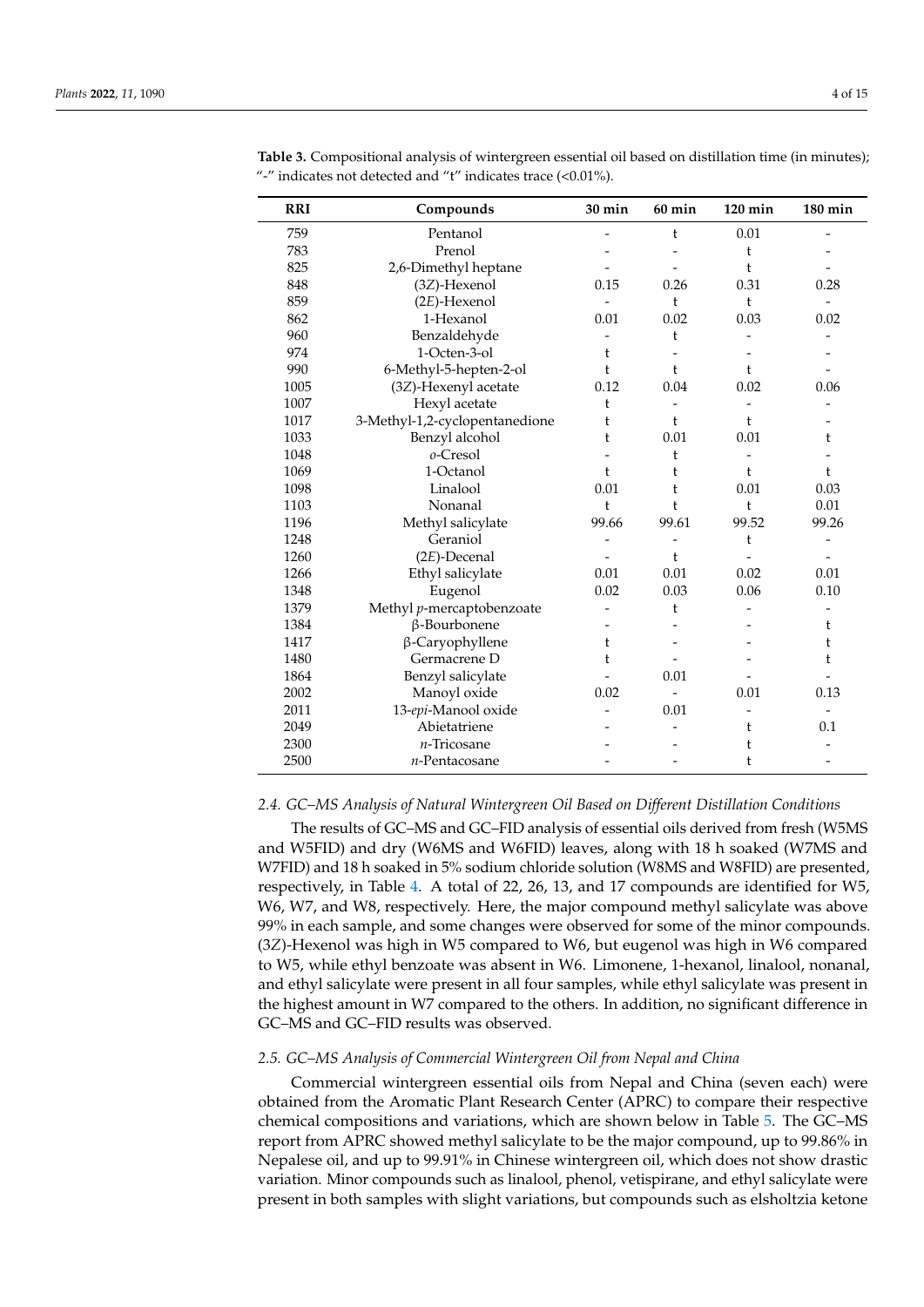and β-dehydroelsholtzia ketone were detected only in the Chinese commercial wintergreen oil, giving an important difference between the wintergreen oil of the two sources.

<span id="page-4-0"></span>**Table 4.** Compositional analysis of fresh (W5), dry (W6), 18 h soaked (W7), and soaked in 5% sodium chloride solution (W8) wintergreen leaf essential oils; "MS" indicates mass detector integration (%), "FID" indicates flame ionization detector integration (%), "-" indicates not detected, and "t" indicates trace (<0.01%).

| <b>RRI</b> | Compounds                     | W5MS                     | W5FID                    | W6MS                     | W6FID                    | W7MS                         | W7FID                    | W8MS                     | W8FID                    |
|------------|-------------------------------|--------------------------|--------------------------|--------------------------|--------------------------|------------------------------|--------------------------|--------------------------|--------------------------|
| 848        | (3Z)-Hexenol                  | 0.34                     | 0.39                     | 0.04                     | 0.05                     | 0.11                         | 0.17                     | 0.37                     | 0.56                     |
| 859        | $(2E)$ -Hexenol               | $\bar{\phantom{a}}$      |                          | $\overline{a}$           |                          | $\blacksquare$               | $\overline{\phantom{0}}$ | t                        | 0.01                     |
| 862        | 1-Hexanol                     | 0.04                     | 0.05                     | 0.01                     | 0.013                    | 0.01                         | 0.03                     | 0.04                     | 0.08                     |
| 931        | $\alpha$ -Pinene              | $\mathfrak t$            | 0.01                     | $\overline{\phantom{a}}$ | $\frac{1}{2}$            | $\overline{a}$               | $\overline{a}$           | $\overline{a}$           | $\overline{\phantom{a}}$ |
| 948        | Camphene                      | 0.01                     | 0.02                     | $\overline{\phantom{a}}$ | $\overline{\phantom{a}}$ | $\overline{a}$               | $\overline{a}$           | $\overline{a}$           | $\overline{a}$           |
| 960        | Benzaldehyde                  | $\overline{\phantom{a}}$ | $\frac{1}{2}$            | 0.01                     | 0.01                     | $\overline{a}$               |                          | $\overline{a}$           | $\overline{a}$           |
| 990        | 6-Methyl-5-hepten-2-ol        | $\overline{\phantom{a}}$ | $\blacksquare$           | $\mathfrak{t}$           | t                        | $\qquad \qquad \blacksquare$ | $\overline{\phantom{a}}$ | $\frac{1}{2}$            | $\overline{\phantom{a}}$ |
| 1005       | (3Z)-Hexenyl acetate          | 0.02                     | 0.02                     | $\overline{a}$           | $\overline{a}$           | t                            | 0.01                     | 0.01                     | 0.01                     |
|            | 3-Methyl-1,2-                 |                          |                          |                          |                          |                              |                          |                          |                          |
| 1017       | cyclopentanedione             | $\mathbf{t}$             | 0.01                     | $\mathbf t$              | 0.01                     | 0.02                         | 0.06                     | $\overline{a}$           | $\overline{\phantom{a}}$ |
| 1027       | Limonene                      | 0.02                     | 0.02                     | 0.02                     | 0.02                     | $0.01\,$                     | 0.02                     | t                        | 0.02                     |
| 1029       | β-Phellandrene                | 0.01                     | 0.01                     | $\frac{1}{2}$            | $\overline{\phantom{a}}$ |                              | $\overline{a}$           | $\overline{a}$           |                          |
| 1031       | 1,8-Cineole                   | $\mathfrak{t}$           | t                        | $\overline{a}$           | $\overline{a}$           | $\overline{a}$               | $\overline{a}$           | $\overline{a}$           |                          |
| 1033       | Benzyl alcohol                | $\overline{a}$           | $\overline{a}$           | 0.01                     | 0.02                     | $\overline{a}$               | $\overline{a}$           | $\overline{a}$           | $\overline{a}$           |
| 1067       | cis-Linalool oxide (furanoid) | $\overline{\phantom{a}}$ | $\overline{\phantom{a}}$ | $\overline{\phantom{a}}$ | $\frac{1}{2}$            | t                            | $0.01\,$                 | $\overline{a}$           | $\overline{\phantom{a}}$ |
| 1069       | 1-Octanol                     | 0.01                     | 0.01                     | 0.01                     | 0.01                     | $\overline{a}$               | $\overline{a}$           | $\overline{a}$           | $\overline{a}$           |
| 1098       | Linalool                      | 0.01                     | 0.01                     | 0.02                     | 0.02                     | 0.01                         | 0.01                     | 0.01                     | 0.01                     |
| 1103       | Nonanal                       | 0.01                     | 0.01                     | 0.01                     | 0.01                     | $\mathfrak t$                | $\mathfrak{t}$           | $\mathfrak t$            | 0.01                     |
| 1169       | Ethyl benzoate                | 0.01                     | 0.01                     | $\overline{\phantom{a}}$ | $\overline{\phantom{a}}$ | 0.02                         | 0.02                     | $\mathfrak t$            | $0.01\,$                 |
| 1196       | Methyl salicylate             | 99.33                    | 99.28                    | 99.51                    | 99.56                    | 99.57                        | 99.40                    | 99.53                    | 99.21                    |
| 1217       | $\beta$ -Cyclocitral          | $\frac{1}{2}$            | $\overline{\phantom{a}}$ | $\frac{1}{2}$            | $\overline{\phantom{a}}$ | t                            | $0.01\,$                 | t                        | $\overline{a}$           |
|            | (3Z)-Hexenyl                  |                          |                          |                          |                          |                              |                          |                          |                          |
| 1229       | 2-methylbutanoate             | t                        | t                        | $\overline{a}$           |                          |                              |                          |                          |                          |
| 1248       | Geraniol                      | $\overline{\phantom{0}}$ | $\overline{a}$           | 0.01                     | 0.01                     | $\overline{a}$               | $\overline{\phantom{0}}$ | $\overline{a}$           | $\overline{\phantom{0}}$ |
| 1260       | $(2E)$ -Decenal               | t                        | t                        | $\mathfrak{t}$           | $\mathfrak{t}$           | $\overline{a}$               | $\overline{a}$           | $\overline{a}$           |                          |
| 1266       | Ethyl salicylate              | 0.11                     | 0.08                     | 0.02                     | 0.01                     | 0.21                         | 0.20                     | 0.02                     | 0.03                     |
| 1268       | (E)-Cinnamaldehyde            | $\overline{\phantom{a}}$ |                          | 0.01                     | 0.01                     | $\overline{a}$               | $\overline{a}$           | $\frac{1}{2}$            | $\overline{\phantom{m}}$ |
| 1315       | Methyl o-mercaptobenzoate     | $\overline{\phantom{a}}$ |                          | 0.01                     | 0.01                     |                              |                          | $\overline{a}$           |                          |
| 1348       | Eugenol                       | 0.06                     | 0.06                     | 0.19                     | 0.15                     | 0.02                         | 0.04                     | 0.02                     | 0.05                     |
| 1379       | Methyl p-mercaptobenzoate     | $\mathbf t$              | $\mathfrak{t}$           | 0.01                     | 0.01                     | $\frac{1}{2}$                | $\overline{a}$           | $\overline{a}$           | $\frac{1}{2}$            |
| 1417       | β-Caryophyllene               | $\overline{\phantom{a}}$ | $\overline{\phantom{a}}$ | $\mathbf t$              | t                        | t                            | t                        | $\overline{a}$           |                          |
| 1436       | Aromadendrene                 |                          | $\overline{a}$           | $\overline{a}$           | $\overline{a}$           | $\mathbf t$                  | $\mathbf t$              | $\overline{a}$           | $\overline{a}$           |
| 1445       | Geranyl acetone               |                          | $\overline{a}$           | 0.01                     | t                        | $\overline{a}$               |                          |                          |                          |
| 1476       | $(E)$ - $\beta$ -Ionone       |                          | $\frac{1}{2}$            | $\mathfrak t$            | 0.01                     | $\overline{a}$               |                          | $\overline{a}$           | $\overline{a}$           |
| 1480       | Germacrene D                  |                          | $\overline{\phantom{a}}$ | $\overline{\phantom{a}}$ | $\overline{\phantom{a}}$ | 0.01                         | 0.01                     |                          |                          |
| 1563       | (3Z)-Hexenyl benzoate         | $\mathfrak{t}$           | 0.01                     | $\mathfrak t$            | 0.01                     | $\overline{a}$               |                          | L,                       |                          |
| 1663       | (3Z)-Hexenyl salicylate       | 0.01                     | 0.01                     | 0.03                     | 0.03                     | $\overline{a}$               | $\overline{a}$           | ٠                        | $\overline{a}$           |
| 1674       | Hexyl salicylate              | $\overline{\phantom{a}}$ | $\overline{\phantom{a}}$ | 0.01                     | 0.01                     | $\overline{a}$               | $\overline{\phantom{0}}$ | $\overline{\phantom{0}}$ | $\overline{\phantom{0}}$ |
| 1864       | Benzyl salicylate             | 0.01                     | 0.01                     | 0.04                     | 0.03                     | $\overline{a}$               |                          |                          |                          |
| 2002       | Manoyl oxide                  | $\overline{\phantom{0}}$ | $\overline{\phantom{a}}$ | $\overline{a}$           | $\overline{a}$           | 0.01                         | 0.01                     | t                        | 0.01                     |
| 2011       | 13-epi-Manool oxide           | $\overline{\phantom{a}}$ | $\equiv$                 | 0.02                     | 0.01                     | $\overline{a}$               | $\overline{a}$           | $\overline{a}$           | $\overline{a}$           |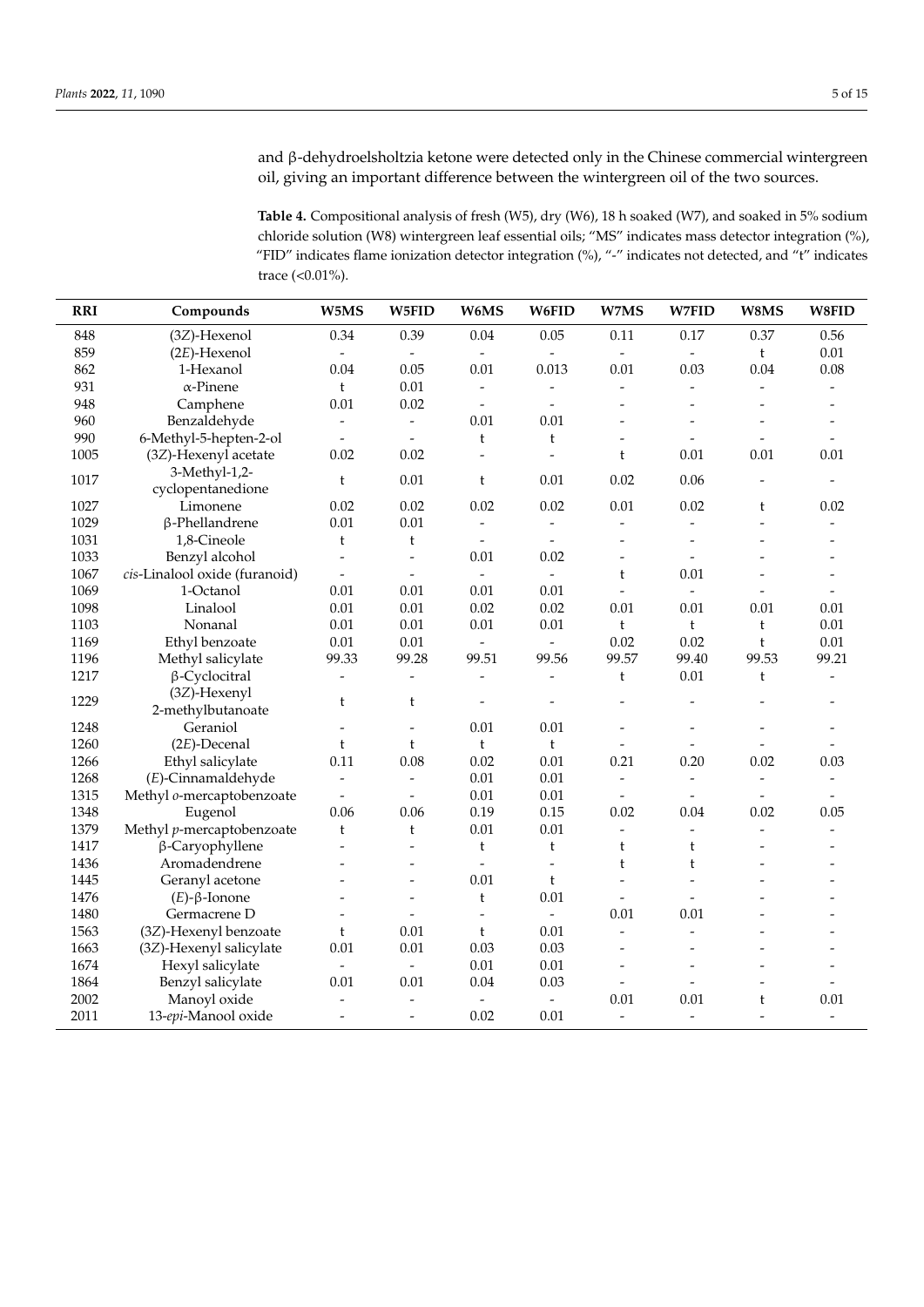| <b>RRI</b> | Compounds                       | <b>Nepalese Commercial</b><br>Wintergreen Oil | <b>Chinese Commercial</b><br>Wintergreen Oil |
|------------|---------------------------------|-----------------------------------------------|----------------------------------------------|
| 800        | $n$ -Octane                     | nd-t                                          | nd                                           |
| 802        | Hexanal                         | nd-t                                          | nd                                           |
| 839        | 5-t-Butylcyclopentadiene        | nd-t                                          | nd                                           |
| 848        | (3Z)-Hexenol                    | nd-t                                          | nd-0.09                                      |
| 859        | $(2E)$ -Hexenol                 | nd                                            | nd-t                                         |
| 862        | 1-Hexanol                       | nd-t                                          | nd-0.05                                      |
| 891        | Styrene                         | nd-t                                          | nd                                           |
| 931        | $\alpha$ -Pinene                | nd-0.03                                       | nd-0.06                                      |
| 948        | Camphene                        | nd-0.01                                       | nd-0.01                                      |
| 960        | Benzaldehyde                    | nd-0.01                                       | nd                                           |
| 971        | Sabinene                        | nd                                            | nd-0.01                                      |
| 972        | Phenol                          | nd-0.03                                       | nd-0.01                                      |
| 976        | $\beta$ -Pinene                 | nd-0.02                                       | nd-0.02                                      |
| 988        | Myrcene                         | nd                                            | nd-0.01                                      |
| 995        | $\delta$ -2-Carene              | nd-t                                          | nd                                           |
| 1002       | $\alpha$ -Phellandrene          | nd-0.01                                       | nd                                           |
| 1004       | (3Z)-Hexenyl acetate            | nd                                            | nd-0.01                                      |
| 1014       | $\alpha$ -Terpinene             | nd                                            | nd-t                                         |
| 1017       | 3-Methyl-1,2-cyclopentanedione  | nd-t                                          | nd-0.02                                      |
| 1023       | $p$ -Cymene                     | $t - 0.01$                                    | nd-t                                         |
| 1027       | Limonene                        | $t - 0.01$                                    | nd-0.02                                      |
| 1031       | 1,8-Cineole                     | nd-0.01                                       | $t - 0.06$                                   |
| 1033       | Benzyl alcohol                  | nd-0.01                                       | nd-0.01                                      |
| 1055       | $\gamma$ -Terpinene             | nd-t                                          | nd-t                                         |
| 1067       | cis-Linalool oxide (furanoid)   | nd                                            | nd-t                                         |
| 1069       | 1-Octanol                       | nd-t                                          | nd-t                                         |
| 1081       | trans-Linalool oxide (furanoid) | nd                                            | nd-t                                         |
| 1085       | Terpinolene                     | nd-t                                          | nd-t                                         |
| 1091       | $p$ -Cymenene                   | nd-t                                          | nd                                           |
| 1098       | Linalool                        | $0.02 - 0.03$                                 | $0.01 - 0.10$                                |
| 1102       | Hotrienol                       | nd-t                                          | nd                                           |
| 1103       | Nonanal                         | nd-0.01                                       | nd-0.01                                      |
| 1143       | Camphor                         | nd                                            | nd-0.01                                      |
| 1169       | Ethyl benzoate                  | nd-t                                          | nd                                           |
| 1176       | Terpinen-4-ol                   | nd                                            | nd-0.01                                      |
| 1196       | Methyl salicylate               | 99.54-99.86                                   | 99.42-99.91                                  |
| 1199       | Elsholtzia ketone               | nd                                            | nd-0.01                                      |
| 1239       | Neral                           | nd                                            | nd-t                                         |
| 1244       | Carvone                         | nd-0.01                                       | nd-0.01                                      |
| 1248       | Geraniol                        | nd-t                                          | nd                                           |
| 1266       | Ethyl salicylate                | $0.05 - 0.32$                                 | $0.01 - 0.09$                                |
| 1281       | Vitispirane                     | nd-0.01                                       | $0.01 - 0.03$                                |
| 1282       | Bornyl acetate                  | nd-t                                          | nd                                           |
| 1293       | Methyl naphthalene              | nd                                            | nd-t                                         |
| 1299       | β-Dehydroelsholtzia ketone      | nd                                            | nd-0.01                                      |
| 1300       | Carvacrol                       | nd-0.01                                       | nd                                           |
| 1348       | Eugenol                         | $0.04 - 0.12$                                 | nd-0.07                                      |
| 1367       | α-Ylangene                      | nd                                            | nd-0.01                                      |
| 1373       | $\alpha$ -Copaene               | nd                                            | nd-t                                         |
| 1379       | Methyl p-mercaptobenzoate       | nd-0.01                                       | nd-0.01                                      |
| 1417       | β-Caryophyllene                 | nd-0.01                                       | nd-0.01                                      |
| 1452       | $\alpha$ -Humulene              | nd                                            | nd-t                                         |
| 1568       | (3Z)-Hexenyl benzoate           | nd                                            | nd-0.01                                      |
| 2011       | 13-epi-Manool oxide             | nd-0.01                                       | nd                                           |
| 2061       | Phenylethyl alcohol dimer       | nd                                            | nd-t                                         |

<span id="page-5-0"></span>**Table 5.** Comparison of Nepalese and Chinese commercial wintergreen oils; "nd" indicates not detected and "t" indicates trace (<0.01%).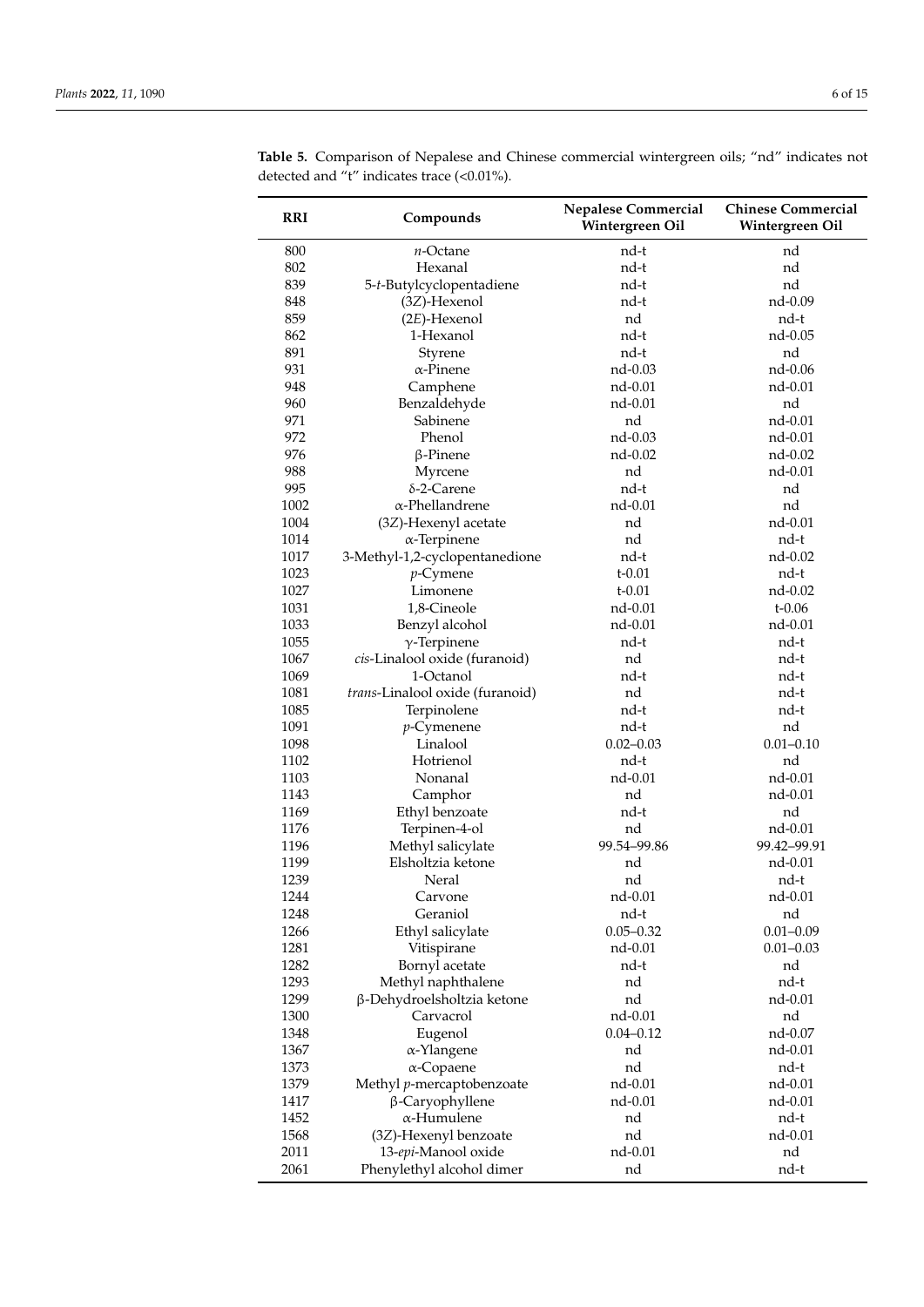#### *2.6. GCMS Analysis of Synthetic Methyl Salicylate*

The results of GC–MS analysis of commercial methyl salicylate (W11) and synthesized methyl salicylate using different starting materials are presented in Table [6.](#page-6-0) Methyl salicylate synthesized by using salicylic acid (W10) as a precursor shows almost the same result as commercial methyl salicylate with the presence of synthetic markers such as dimethyl 2-hydroxyterephthalate and methyl paraben, which are side products formed during the synthesis, while methyl salicylate synthesized using aspirin as the precursor (W9) looks somewhat different in chemical composition with the presence of ethyl salicylate, which was rarely present in synthetic samples but commonly found in natural wintergreen oil. In addition, there is an absence of the synthetic marker dimethyl 2-hydroxyterephthalate, which should be present in W9 but was not detected, while W10 and W11 show the presence of this compound. This creates a loophole for adulteration in natural wintergreen oil using synthetic methyl salicylate, and adulteration detection using GC–MS becomes difficult. Thus, another technique such as the  $^{14}C$  test can be performed to detect adulteration [\[5\]](#page-13-3).

<span id="page-6-0"></span>**Table 6.** Comparison of volatile compounds present in commercial methyl salicylate with methyl salicylate synthesized from aspirin and synthesized from salicylic acid <sup>a</sup>; "-" indicates not detected and "t" indicates trace (<0.01%).

| <b>RRI</b> | Compounds                       | W9     | <b>W10</b> | <b>W11</b> |
|------------|---------------------------------|--------|------------|------------|
| 846        | Dimethyl sulfate                | 0.02   | 0.02       |            |
| 972        | Phenol                          |        |            | 0.02       |
| 1196       | Methyl salicylate               | 98.82  | 99.64      | 99.65      |
| 1266       | Ethyl salicylate                | 0.31   |            |            |
| 1301       | Isopropyl salicylate            | 0.01   |            |            |
| 1330       | Methyl o-anisate                |        | 0.01       | 0.01       |
| 1448       | Methyl paraben                  |        |            | 0.01       |
| 1514       | Ethyl methyl phthalate          | 0.34   |            |            |
| 1604       | Dimethyl 2-hydroxyterephthalate |        |            | 0.29       |
| 1897       | Diisobutyl phthalate            | 0.01   | 0.01       | 0.01       |
| 2061       | Phenylethyl alcohol dimer       | 0.42   | 0.3        | t          |
|            | <b>Total Identified</b>         | 99.93% | 99.98%     | 100%       |

 $\frac{a}{a}$  W9 = methyl salicylate synthesized from aspirin; W10 = methyl salicylate synthesized from salicylic acid; W11 = commercial methyl salicylate.

#### *2.7. Comparison of GC–MS Analysis of Natural and Adulterated Wintergreen Oil*

The results of GC–MS analysis of natural wintergreen oil with the addition of different percentages of commercial methyl salicylate samples are presented in Table [7.](#page-7-0) By increasing the concentration of synthetic methyl salicylate in wintergreen oil, most of the naturally occurring minor compounds such as α-pinene, 1-hexanol, 1,8-cineole, limonene, linalool, vitispirane, and β-dehydroelsholtzia ketone decreased with an increase of dimethyl 2 hydroxyterephthalate, indicating the adulteration in the oil, whereas concentration of methyl salicylate remained nearly constant. Thus, by using GC–MS analysis, addition of synthetic methyl salicylate with salicylic acid as a precursor can be detected.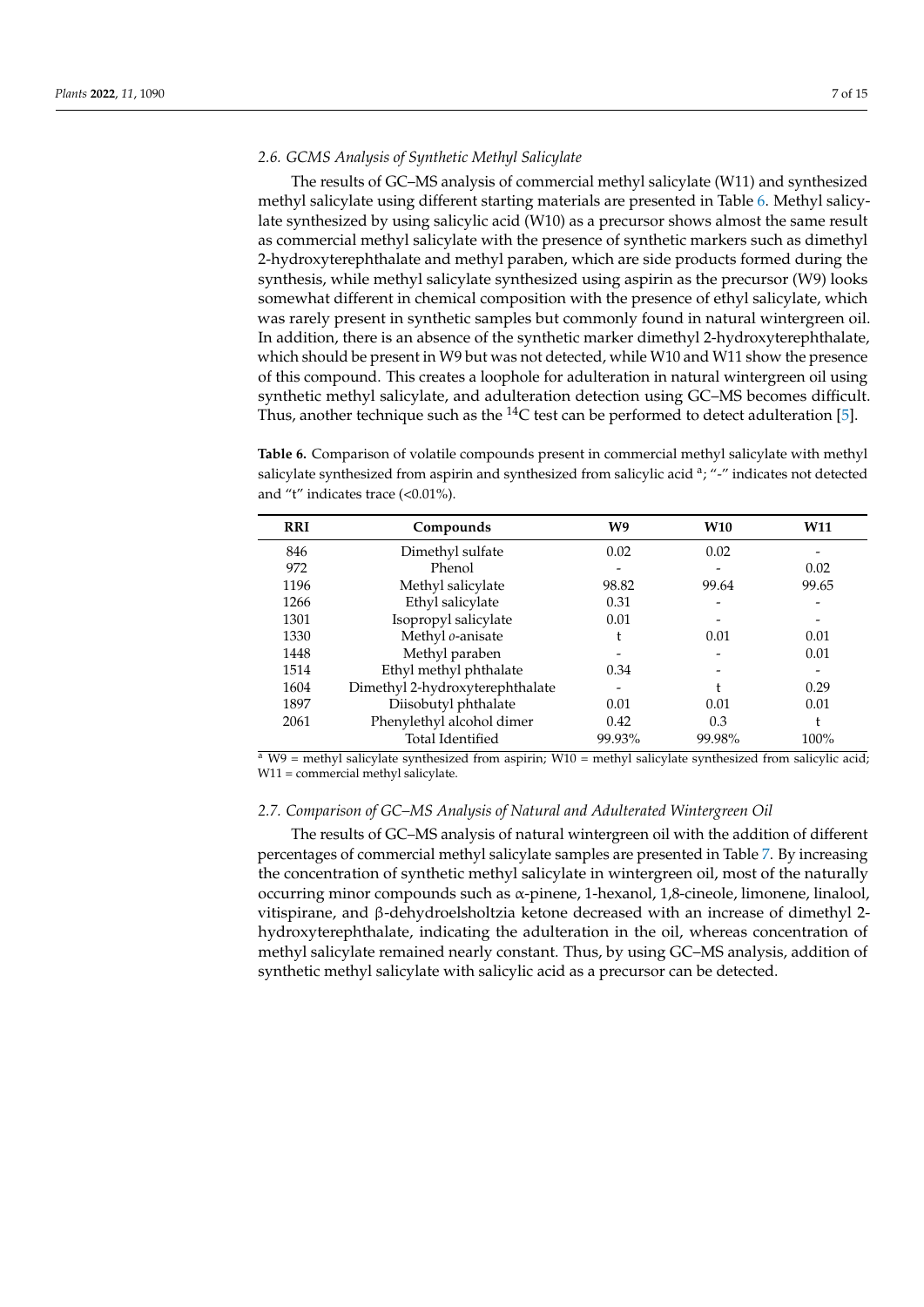| <b>RRI</b> | Compounds                       | Natural                      | Addition of Commercial Methyl Salicylate in Natural<br>Wintergreen Oil (%) |                          |                          |                          |
|------------|---------------------------------|------------------------------|----------------------------------------------------------------------------|--------------------------|--------------------------|--------------------------|
|            |                                 | Wintergreen Oil <sup>a</sup> | 20                                                                         | 30                       | 40                       | 50                       |
| 800        | $n$ -Octane                     | t                            | t                                                                          | t                        | t                        | t                        |
| 802        | Hexanal                         | t                            | t                                                                          | t                        | t                        | t                        |
| 848        | (3Z)-Hexenol                    | 0.12                         | 0.09                                                                       | 0.08                     | 0.06                     | 0.05                     |
| 862        | 1-Hexanol                       | 0.07                         | 0.05                                                                       | 0.04                     | 0.03                     | 0.03                     |
| 900        | $n$ -Nonane                     | t                            | t                                                                          | t                        | t                        | t                        |
| 931        | $\alpha$ -Pinene                | 0.03                         | 0.02                                                                       | 0.02                     | 0.01                     | 0.01                     |
| 948        | Camphene                        | t                            | t                                                                          | $\mathfrak t$            | t                        | t                        |
| 960        | Benzaldehyde                    | t                            | t                                                                          | t                        | t                        |                          |
| 972        | Phenol                          | $\overline{a}$               | 0.01                                                                       | 0.01                     | 0.01                     | 0.02                     |
| 976        | $\beta$ -Pinene                 | 0.01                         | t                                                                          | t                        | t                        | t                        |
| 988        | 2-Pentylfuran                   |                              |                                                                            | t                        |                          |                          |
| 1005       | (3Z)-Hexenyl acetate            | $\overline{\phantom{a}}$     | t                                                                          | t                        | t                        |                          |
| 1017       | 3-Methyl-1,2-cyclopentanedione  | 0.01                         | 0.01                                                                       | 0.01                     | 0.01                     | 0.01                     |
| 1023       | $p$ -Cymene                     | 0.01                         | 0.01                                                                       | t                        | t                        | t                        |
| 1027       | Limonene                        | 0.01                         | t                                                                          | t                        | t                        | t                        |
| 1029       | $\beta$ -Phellandrene           | $\overline{\phantom{a}}$     |                                                                            | $\overline{a}$           |                          | t                        |
| 1031       | 1,8-Cineole                     | 0.03                         | 0.02                                                                       | 0.02                     | 0.01                     | 0.01                     |
| 1033       | Benzyl alcohol                  | $\overline{\phantom{a}}$     | $0.01\,$                                                                   | 0.01                     | t                        | t                        |
| 1067       | cis-Linalool oxide (furanoid)   | t                            | t                                                                          | $\overline{\phantom{a}}$ |                          |                          |
| 1069       | 1-Octanol                       |                              |                                                                            | t                        |                          |                          |
| 1070       | cis-Sabinene hydrate            |                              |                                                                            |                          | t                        |                          |
| 1098       | Linalool                        | 0.05                         | 0.04                                                                       | 0.03                     | 0.03                     | 0.02                     |
| 1103       | Nonanal                         | t                            | t                                                                          | t                        | t                        | t                        |
| 1196       | Methyl salicylate               | 99.46                        | 99.5                                                                       | 99.5                     | 99.53                    | 99.5                     |
| 1217       | $\beta$ -Cyclocitral            | t                            | t                                                                          | t                        | t                        | t                        |
| 1223       | Nerol                           |                              | t                                                                          | $\overline{a}$           |                          |                          |
| 1229       | (3Z)-Hexenyl 2-methylbutanoate  |                              | t                                                                          |                          | t                        |                          |
| 1248       | Geraniol                        | 0.03                         | 0.03                                                                       | 0.03                     | 0.03                     | 0.02                     |
| 1260       | $(2E)$ -Decenal                 |                              | t                                                                          | $\mathfrak t$            | t                        |                          |
| 1266       | Ethyl salicylate                | 0.05                         | 0.05                                                                       | 0.04                     | 0.04                     | 0.03                     |
| 1281       | Vitispirane                     | 0.02                         | 0.01                                                                       | 0.01                     | 0.01                     | 0.01                     |
| 1299       | β-Dehydroelsholtzia ketone      | 0.04                         | 0.03                                                                       | 0.03                     | 0.02                     | 0.02                     |
| 1315       | Methyl o-mercaptobenzoate       | $\overline{\phantom{a}}$     | t                                                                          | t                        | t                        | t                        |
| 1330       | Methyl o-anisate                | $\blacksquare$               | t                                                                          | t                        | 0.01                     | 0.01                     |
| 1348       | Eugenol                         | 0.02                         | 0.02                                                                       | 0.02                     | 0.01                     | 0.01                     |
| 1379       | Methyl p-mercaptobenzoate       | 0.01                         | 0.01                                                                       | 0.01                     | 0.01                     | 0.01                     |
| 1384       | β-Bourbonene                    | t                            | t                                                                          | $\overline{\phantom{a}}$ | $\overline{\phantom{a}}$ | $\overline{\phantom{a}}$ |
| 1417       | β-Caryophyllene                 | 0.02                         | 0.01                                                                       | 0.01                     | 0.01                     | $0.01\,$                 |
| 1431       | $trans-\alpha$ -Bergamotene     | t                            | t                                                                          |                          |                          | t                        |
| 1436       | Aromadendrene                   | t                            | t                                                                          | t                        |                          |                          |
| 1448       | Methyl paraben                  |                              | t                                                                          | t                        | t                        | 0.01                     |
| 1476       | $(E)$ - $\beta$ -Ionone         |                              | t                                                                          | t                        | t                        |                          |
| 1480       | Germacrene D                    | t                            | t                                                                          | t                        |                          |                          |
| 1502       | $(E,E)$ - $\alpha$ -Farnesene   |                              | t                                                                          |                          |                          |                          |
| 1505       | β-Bisabolene                    | t                            | t                                                                          |                          | t                        |                          |
| 1516       | δ-Cadinene                      |                              | t                                                                          |                          |                          |                          |
| 1568       | (3Z)-Hexenyl benzoate           | 0.01                         | $0.01\,$                                                                   | 0.01                     | 0.01                     | $0.01\,$                 |
| 1575       | Hexyl benzoate                  | t                            | t                                                                          | $\blacksquare$           | $\blacksquare$           | $\overline{\phantom{0}}$ |
| 1604       | Dimethyl 2-hydroxyterephthalate |                              | 0.07                                                                       | 0.12                     | 0.16                     | 0.21                     |
| 1663       | (3Z)-Hexenyl salicylate         | t                            | t                                                                          | t                        | t                        | t                        |
| 1674       | Hexyl salicylate                |                              | t                                                                          |                          |                          |                          |
| 1864       | Benzyl salicylate               |                              | t                                                                          | t                        |                          |                          |
| 2061       | Phenylethyl alcohol dimer       | t                            |                                                                            | t                        | t                        | t                        |

<span id="page-7-0"></span>**Table 7.** Comparison of natural and adulterate wintergreen essential oil; "-" indicates not detected and "t" indicates trace (<0.01%).

<sup>a</sup> Source: Aromatic Plant Research Center (Lehi, UT, USA).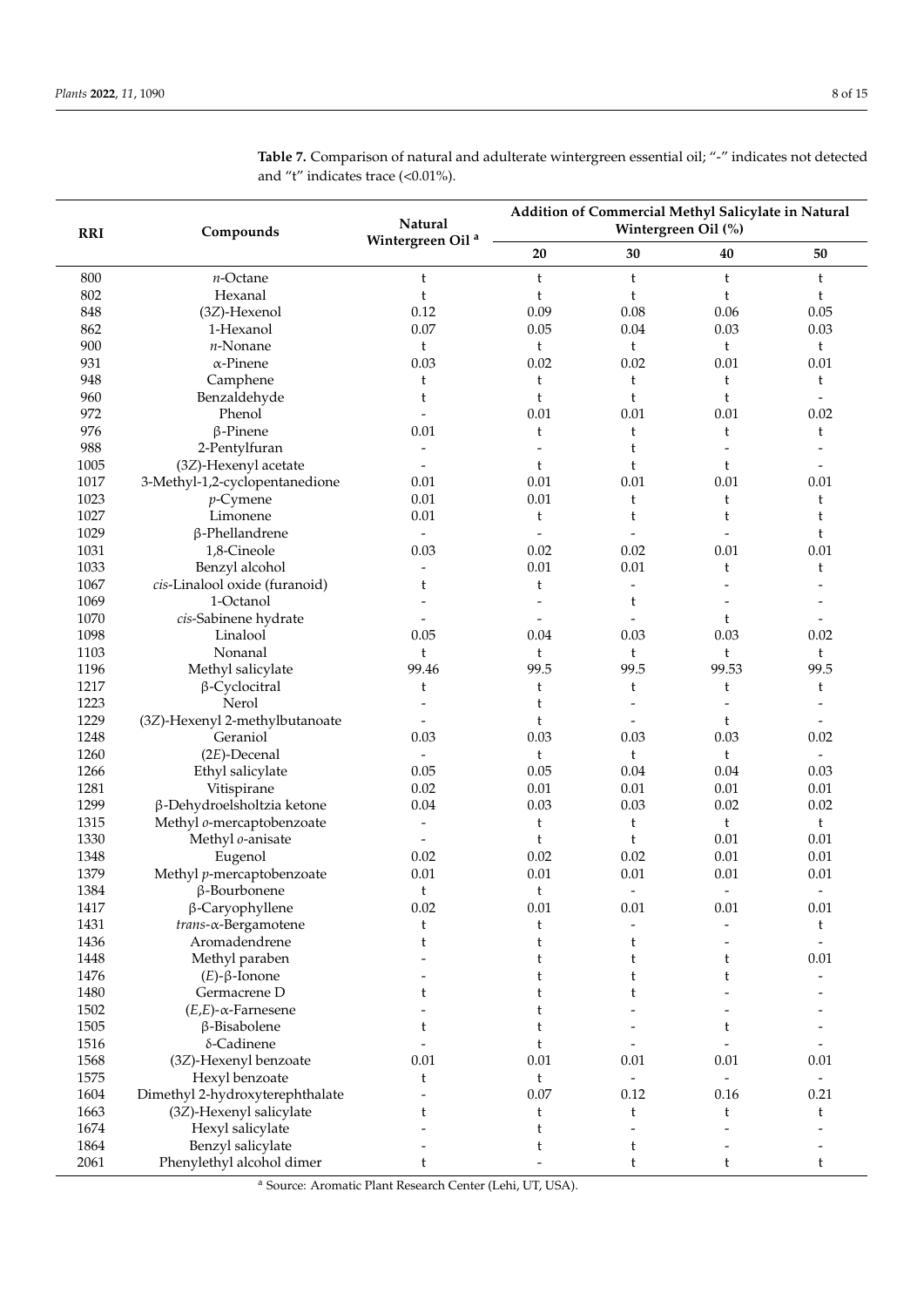#### *2.8. Enantiomeric Distribution Analysis*

Wintergreen oil is easily adulterated by adding synthetic methyl salicylate [\[9\]](#page-13-7), which is detected by the presence of synthetic markers [\[10\]](#page-13-8), but apart from synthetic markers, enantiomeric ratio determination is a powerful tool in authenticity establishment, especially when the enantiomeric forms are unchanged by the extraction processes and the acid index [\[8\]](#page-13-6). To the best of our knowledge, this is the first analysis of the enantiomeric distribution of chiral compounds present in wintergreen essential oils. There are altogether six chiral compounds detected in wintergreen essential oils, namely, linalool, α-terpineol, β-caryophyllene, α-pinene, limonene, and camphor, which are listed in Table [8.](#page-8-0) This shows that wintergreen has nearly racemic linalool and predominantly (−)-α-terpineol. Other components, such as (−)-β-caryophyllene (100%), were only detected in the sample from W3. (+)-Camphor was 100% in the samples of W1 and W4. (+)- $\alpha$ -Pinene and (+)-limonene were pure enantiomers detected from the samples of W1 and W2. Table [8](#page-8-0) summarizes the enantiomeric compositions for different geographical locations in Nepal.

<span id="page-8-0"></span>**Table 8.** Enantiomeric distributions of chiral terpenoids present in wintergreen essential oil based on geographical location; "–" indicates not detected; "+" indicates dextrorotatory.

|                         |          |                          | Enantiomeric Distribution, Dextrorotatory $(+)$ and Levorotatory $(-)$ |       |       |       |       |                |
|-------------------------|----------|--------------------------|------------------------------------------------------------------------|-------|-------|-------|-------|----------------|
| <b>Chiral Compounds</b> | (W1)     |                          | (W2)                                                                   |       |       | (W3)  |       | (W4)           |
|                         | $^{(+)}$ | $\overline{\phantom{0}}$ | $(+)$                                                                  | $(-)$ | $(+)$ | $(-)$ | $(+)$ | $\overline{ }$ |
| Linalool                | 56.2     | 43.8                     | 58.3                                                                   | 41.7  | 50.3  | 49.7  | 53.4  | 46.6           |
| $\alpha$ -Terpineol     |          |                          |                                                                        |       | 23.8  | 76.2  | 31.0  | 69.0           |
| β-Caryophyllene         |          |                          |                                                                        |       | 0.0   | 100.0 |       |                |
| $\alpha$ -Pinene        |          |                          | 100.0                                                                  | 0.0   |       |       |       |                |
| Limonene                | 100.0    | 0.0                      | 100.0                                                                  | 0.0   |       |       |       |                |
| Camphor                 | 100.0    | 0.0                      |                                                                        |       |       |       | 100.0 | 0.0            |

Likewise, Table [9](#page-8-1) shows enantiomeric distributions of chiral terpenes of wintergreen essential oil based on distillation time, which reveals a total of four chiral molecules among which linalool and (−)-α-terpineol were detected and (−)-β-caryophyllene and (+)-camphor were detected as pure enantiomers. These variations in enantiomeric distribution may be because all the chiral components detected are in minor amounts, so it should not be considered as evidence of adulteration unless further proper research and investigation are carried out. However, these experiments show that geographical locations and distillation time do not affect the enantiomeric distribution of the chiral compounds present in wintergreen oil.

<span id="page-8-1"></span>**Table 9.** Enantiomeric distributions of chiral terpenoids present in wintergreen essential oil based on distillation time; "–" indicates not detected; "+" indicates dextrorotatory.

|                         |          |                  |       | Enantiomeric Distribution, Dextrorotatory $(+)$ , and Levorotatory $(-)$ |       |                   |       |                   |
|-------------------------|----------|------------------|-------|--------------------------------------------------------------------------|-------|-------------------|-------|-------------------|
| <b>Chiral Compounds</b> |          | $30 \text{ min}$ |       | $60 \text{ min}$                                                         |       | $120 \text{ min}$ |       | $180 \text{ min}$ |
|                         | $^{(+)}$ | $(-)$            | $(+)$ | $(-)$                                                                    | $(+)$ | $(-)$             | $(+)$ | $(-)$             |
| Linalool                | 62.3     | 37.7             | 52.9  | 47.1                                                                     | 55.1  | 44.9              | 51.9  | 48.1              |
| $\alpha$ -Terpineol     | 26.1     | 73.9             | 29.4  | 70.6                                                                     | 26.1  | 73.9              | 34.1  | 65.9              |
| $\beta$ -Caryophyllene  | 0.0      | 100.0            | 0.0   | 100.0                                                                    |       |                   | 0.0   | 100.0             |
| Camphor                 |          |                  | 100.0 | 0.0                                                                      |       |                   |       |                   |

Similarly, Table [10](#page-9-0) shows enantiomeric distributions of chiral compounds of W5, W6, W7, and W8, which show six chiral terpenes among which linalool and (−)-α-terpineol were similar to the previous samples, but terpenes such as (+)-camphene, (+)-limonene, (+)-β-phellandrene, and (+)-germacrene D were not detected in the above samples. Pure (+)-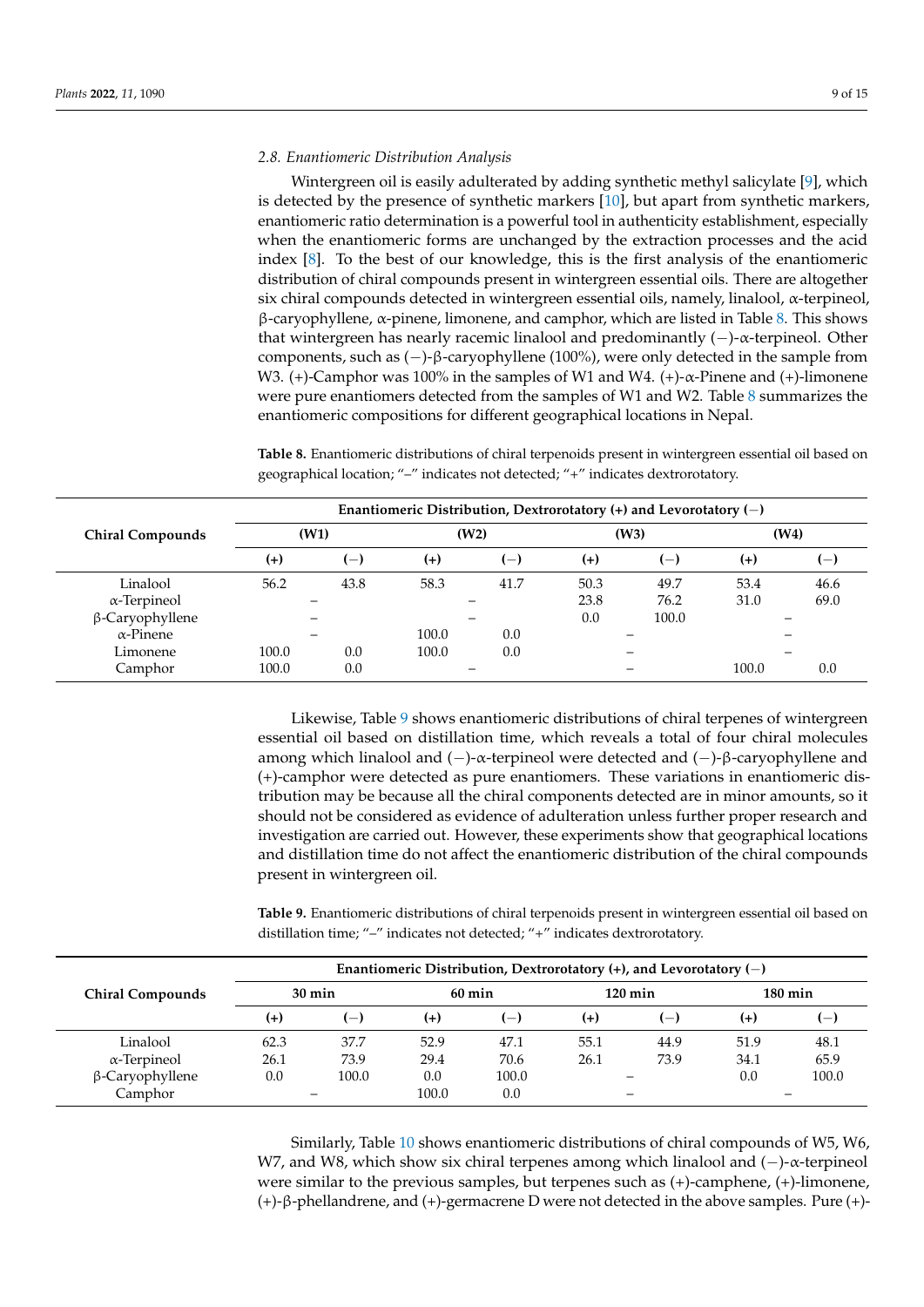limonene was present in all samples, whereas 100% (+)-camphene and (+)-β-phellandrene were detected in W5, and 100% (+)-germacrene D was detected in the W7 sample.

<span id="page-9-0"></span>**Table 10.** Enantiomeric distributions of chiral terpenoids present in wintergreen essential oil based on different distillation conditions; "–" indicates not detected; "+" indicates dextrorotatory.

|                         | Enantiomeric Distribution, Dextrorotatory $(+)$ , and Levorotatory $(-)$ |        |       |       |       |                    |       |                    |
|-------------------------|--------------------------------------------------------------------------|--------|-------|-------|-------|--------------------|-------|--------------------|
| <b>Chiral Compounds</b> | <b>W5</b>                                                                |        |       | W6    | W7    |                    |       | W8                 |
|                         | $^{(+)}$                                                                 | $(-1)$ | $(+)$ | $(-)$ | $(+)$ | $\left  - \right $ | $(+)$ | $\left  - \right $ |
| Linalool                | 55.1                                                                     | 44.9   | 61.7  | 38.3  | 56.9  | 43.1               | 57.6  | 42.4               |
| $\alpha$ -Terpineol     | 33.1                                                                     | 66.9   | 31.9  | 68.1  | 32.6  | 67.4               | 31.6  | 68.4               |
| Limonene                | 100.0                                                                    | 0.0    | 100.0 | 0.0   | 100.0 | 0.0                | 100.0 | 0.0                |
| Camphene                | 100.0                                                                    | 0.0    |       |       |       |                    |       |                    |
| β-Phellandrene          | 100.0                                                                    | 0.0    |       |       |       |                    |       |                    |
| Germacrene D            |                                                                          |        |       |       | 100.0 | 0.0                |       |                    |

Correspondingly, Table [11](#page-9-1) explains the enantiomeric distribution of commercial wintergreen oils from Nepal and China which detected six chiral terpenoids among which linalool, (−)-α-terpineol, and (+)-α-pinene were detected in both samples, but 100% (+)-camphor, (−)-β-caryophyllene, and (−)-β-Pinene were detected only in Nepalese wintergreen oil, which highlights the geographical variation in oils of both sources and that GC–MS alone was unable to elaborate.

<span id="page-9-1"></span>**Table 11.** Enantiomeric distributions of chiral terpenoids present in commercial wintergreen from Nepal and China; "–" indicates not detected; "+" indicates dextrorotatory.

|                         |               |               | Enantiomeric Distribution, Dextrorotatory $(+)$ , and<br>Levorotatory $(-)$ |               |
|-------------------------|---------------|---------------|-----------------------------------------------------------------------------|---------------|
| <b>Chiral Compounds</b> |               | Nepal         |                                                                             | China         |
|                         | $(+)$         | $(-)$         | $(+)$                                                                       | $(-)$         |
| Linalool                | $50.6 - 59.4$ | $40.6 - 49.4$ | 47.3–54.7                                                                   | 45.3–52.7     |
| $\alpha$ -Terpineol     | $31.8 - 32.7$ | $67.3 - 68.2$ | $32.9 - 35.2$                                                               | 64.8–67.1     |
| Camphor                 | 100.0         | 0.0           |                                                                             |               |
| $\beta$ -Caryophyllene  | 0.0           | 100.0         |                                                                             |               |
| $\beta$ -Pinene         | 0.0           | 100.0         |                                                                             |               |
| $\alpha$ -Pinene        | $56.6 - 61.6$ | 38.4-43.4     | 59.4–60.9                                                                   | $39.1 - 40.6$ |

#### *2.9. Antimicrobial Activity*

This study showed that the assayed wintergreen essential oil has different degrees of microbial inhibitory activity against the panel of bacteria, consistent with the observation that essential oils generally show selective activity against microorganisms [\[11\]](#page-13-9). The minimum inhibitory concentrations (MICs) of the wintergreen essential oil samples from Solukhumbu (W1), Champadevi (W3), and Sundarijal (W4) against a panel of bacteria and fungi are presented in Tables [12](#page-10-0) and [13,](#page-10-1) respectively. All tested essential oil samples showed better activity against *Staphylococcus epidermidis*, with an MIC value of 156.3 µg/mL. The essential oils of wintergreen demonstrated weaker antibacterial activities than those of the positive control gentamicin (MIC < 19.5  $\mu$ g/mL), similar to a previous study of different essential oils along with wintergreen oil that showed low antibacterial activity [\[12\]](#page-13-10).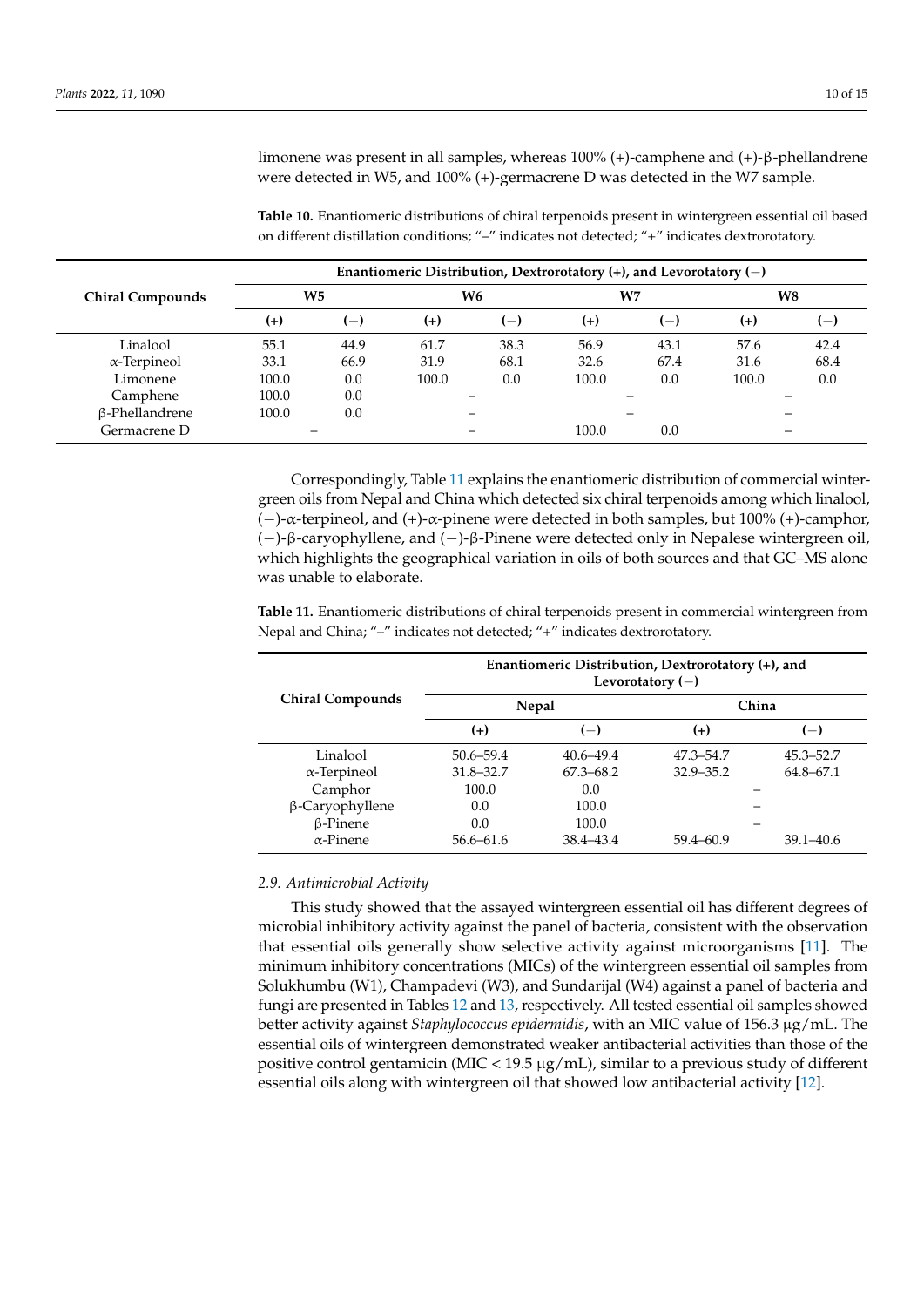|                            |       | MICs (µg/mL) |       |
|----------------------------|-------|--------------|-------|
| Name of Bacteria           | (W1)  | (W3)         | (W4)  |
| Bacillus cereus            | 625   | 625          | 625   |
| Propionibacterium acnes    | 312.5 | 312.5        | 312.5 |
| Pseudomonas aeruginosa     | 625   | 312.5        | 625   |
| Serratia marcescens        | 625   | 625          | 625   |
| Staphylococcus aureus      | 1250  | 1250         | 312.5 |
| Staphylococcus epidermidis | 156.3 | 156.3        | 156.3 |
| Streptococcus pyogenes     | 625   | 625          | 625   |

<span id="page-10-0"></span>**Table 12.** Minimum inhibitory concentrations (MICs) of wintergreen essential oil against tested bacterial strains <sup>a</sup>.

<sup>a</sup> Essential oil samples from Solukhumbu (W1), Champadevi (W3), and Sundarijal (W4).

<span id="page-10-1"></span>**Table 13.** Minimum inhibitory concentrations (MICs) of wintergreen essential oil against tested fungal strains<sup>a</sup>.

| <b>Fungal Strains</b>       | MICs (µg/mL) |                |                |
|-----------------------------|--------------|----------------|----------------|
|                             | W1           | W <sub>3</sub> | W <sub>4</sub> |
| Aspergillus niger           | 78.1         | 156.3          | 156.3          |
| Aspergillus fumigatus       | 312.5        | 312.5          | 312.5          |
| Candida albicans            | 625          | 312.5          | 312.5          |
| Microsporum canis           | 156.3        | 156.3          | 312.5          |
| Microsporum gypseum         | 312.5        | 312.5          | 312.5          |
| Trichophyton mentagrophytes | 312.5        | 312.5          | 156.3          |
| Trichophyton rubrum         | 312.5        | 156.3          | 312.5          |

<sup>a</sup> Essential oil samples from Solukhumbu (W1), Champadevi (W3), and Sundarijal (W4).

The sample W1 showed effectiveness against *Aspergillus niger* (MIC = 78.1 µg/mL) compared to W3 and W4, while W1 and W3 showed effectiveness against *Microsporum canis,* and W4 against *Trichophyton mentagrophytes,* and W3 against *Trichophyton rubrum* with  $(MIC = 156.3 \mu g/mL)$ . Wintergreen essential oils demonstrated weaker antifungal activities than those of the positive control, amphotericin B (MIC <  $19.5 \mu g/mL$ ) [\[13\]](#page-13-11).

#### **3. Materials and Methods**

#### *3.1. Sample Collection*

*Gaultheria fragrantissima* Wall leaves were collected in 2021 from Solukhumbu (W1) (27°28'50.9" N, 86°53'31.0" E) at an elevation of 1875 m, Syangja (W2) (28°07'47.4" N,  $83^{\circ}46'04.7''$  E) at an elevation of 1700 m, Champadevi (W3), southwestern part of Kathmandu valley  $(27°38'19.3'' N, 85°15'44.7'' E)$  at an elevation of 2280 m, and Sundarijal (W4), northeastern part of Kathmandu valley (27°47'24.9" N, 85°25'41.6" E) at an elevation of 1620 m (Figure [1\)](#page-11-0). In addition, a comparison was made between fresh leaves (W5) and dry leaves (W5) and by varying hydrodistillation conditions, 18 h soaked (W7) versus 18 h soaked in 5% NaCl solution (W8) with the sample collected from Champadevi. For 3 h, leaves of *G. fragrantissima* and water in 1:2 ratios (*w*/*v*) were hydrodistilled using a Clevenger apparatus. The essential oil was dried with anhydrous sodium sulfate and was stored in bottles at  $5^{\circ}$ C until further analysis.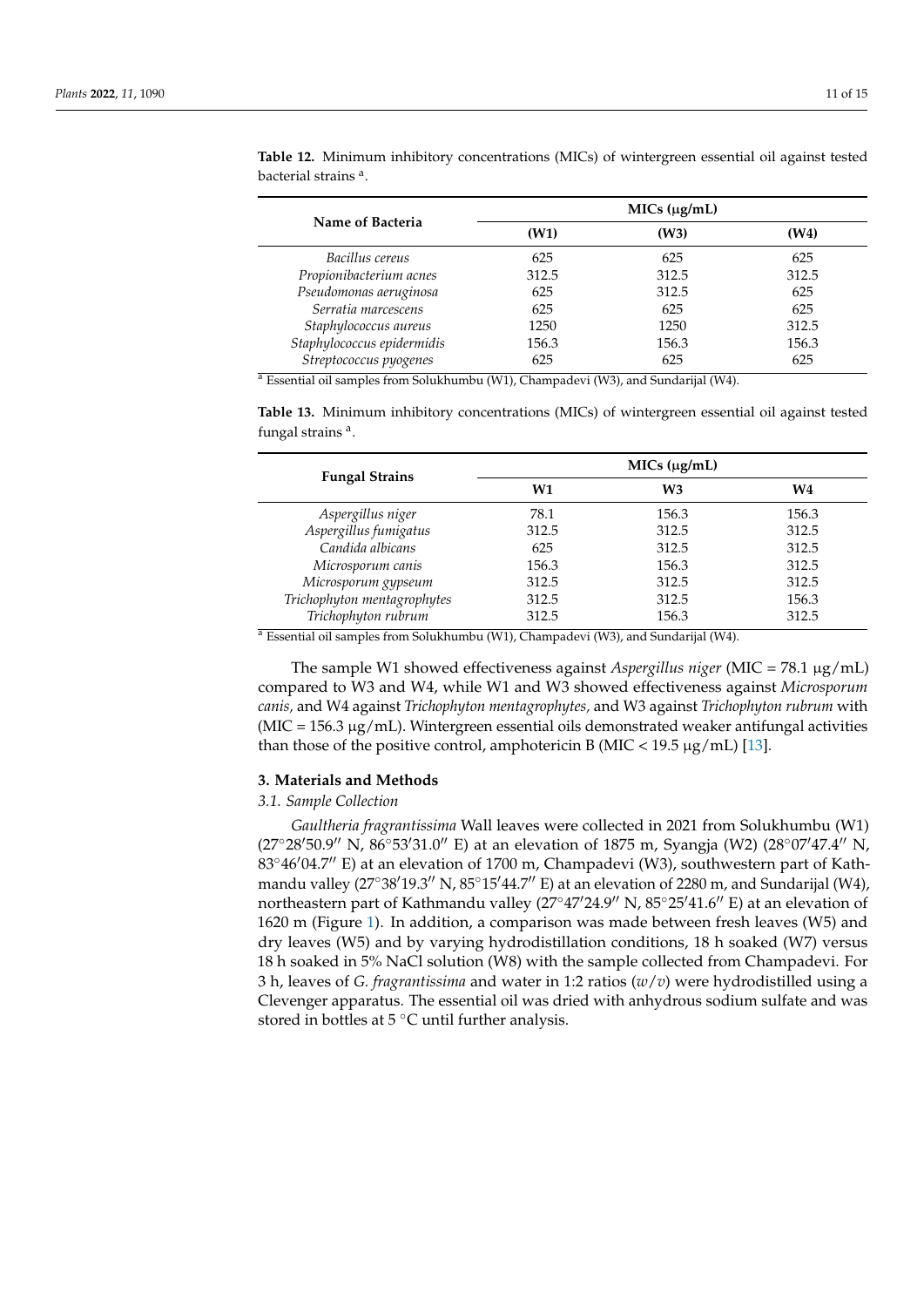<span id="page-11-0"></span>

**Figure 1.** Collection sites of *Gaultheria fragrantissima* leaves. **Figure 1.** Collection sites of *Gaultheria fragrantissima* leaves.

# *3.2. Synthesis of Methyl Salicylate 3.2. Synthesis of Methyl Salicylate*

Synthetic methyl salicylate was prepared using two different precursors: salicylic Synthetic methyl salicylate was prepared using two different precursors: salicylic acid (W10) (Sigma-Aldrich, St. Louis, MO, USA) [\[14\]](#page-14-0) and aspirin tablets (W9) (USV Private Ltd., Mumbai, India) [4], where these precursor compounds were dissolved in methanol Ltd., Mumbai, India) [\[4\]](#page-13-2), where these precursor compounds were dissolved in methanol in 1:2  $w/v$  ratios and were refluxed in a round bottom flask for around 90 min using sulfuric acid. After refluxing, the organic layer was separated from the aqueous layer and then it was cooled and excess sulfuric acid was neutralized using saturated sodium bicarbonate solution. The organic layer containing methyl salicylate was extracted using dichloromethane as a solvent, pure methyl salicylate was obtained by fractional distillation at around 222 ◦C, and yields were recorded. One commercial synthetic methyl salicylate (W11) sample from Thermo Fisher Scientific (Waltham, MA, USA) was also analyzed.

#### *3.3. Volatile Composition Analysis by Gas Chromatography–Mass Spectrometry (GC–MS)*

Natural wintergreen oil samples based on geographical location as well as distillation time, in addition to synthetic methyl salicylate, were analyzed using a Shimadzu GC–MS-QP2010 Ultra (Shimadzu Scientific Instruments, Columbia, MD, USA) with electron impact (EI) mode with 70 eV, along with ZB-5 ms capillary GC column, using 40–400 *m*/*z* range scans with a scan rate of 3.0 scan/sec. The column temperature was set at 50  $\degree$ C for 2 min and then increased at 2 °C/min to the temperature of 260 °C. The carrier gas was helium with a constant flow rate of 1.37 mL/min. The injector temperature was kept at 260  $^{\circ}$ C. For each essential oil sample, 1:10 *v*/*v* solution in dichloromethane (DCM) was prepared, and 0.3 µL was injected using a split ratio of 1:30. Identification of the individual components of the essential oils was determined by comparison of the retention indices and comparison of the mass spectral fragmentation patterns (over 80% similarity match) with those found in the MS databases using the Lab Solutions GCMS post-run analysis software version 4.45 (Shimadzu Scientific Instruments, Columbia, MD, USA) [\[15–](#page-14-1)[17\]](#page-14-2).

#### *3.4. Volatile Composition Analysis by Gas Chromatography–Flame Ionization Detection (GC–FID)*

Analysis of natural wintergreen essential oil was carried out using a Shimadzu GC 2010 equipped with a flame ionization detector (Shimadzu Scientific Instruments, Columbia, MD, USA), as previously described [\[18\]](#page-14-3), with ZB-5 capillary column (Phenomenex, Torrance, CA, USA).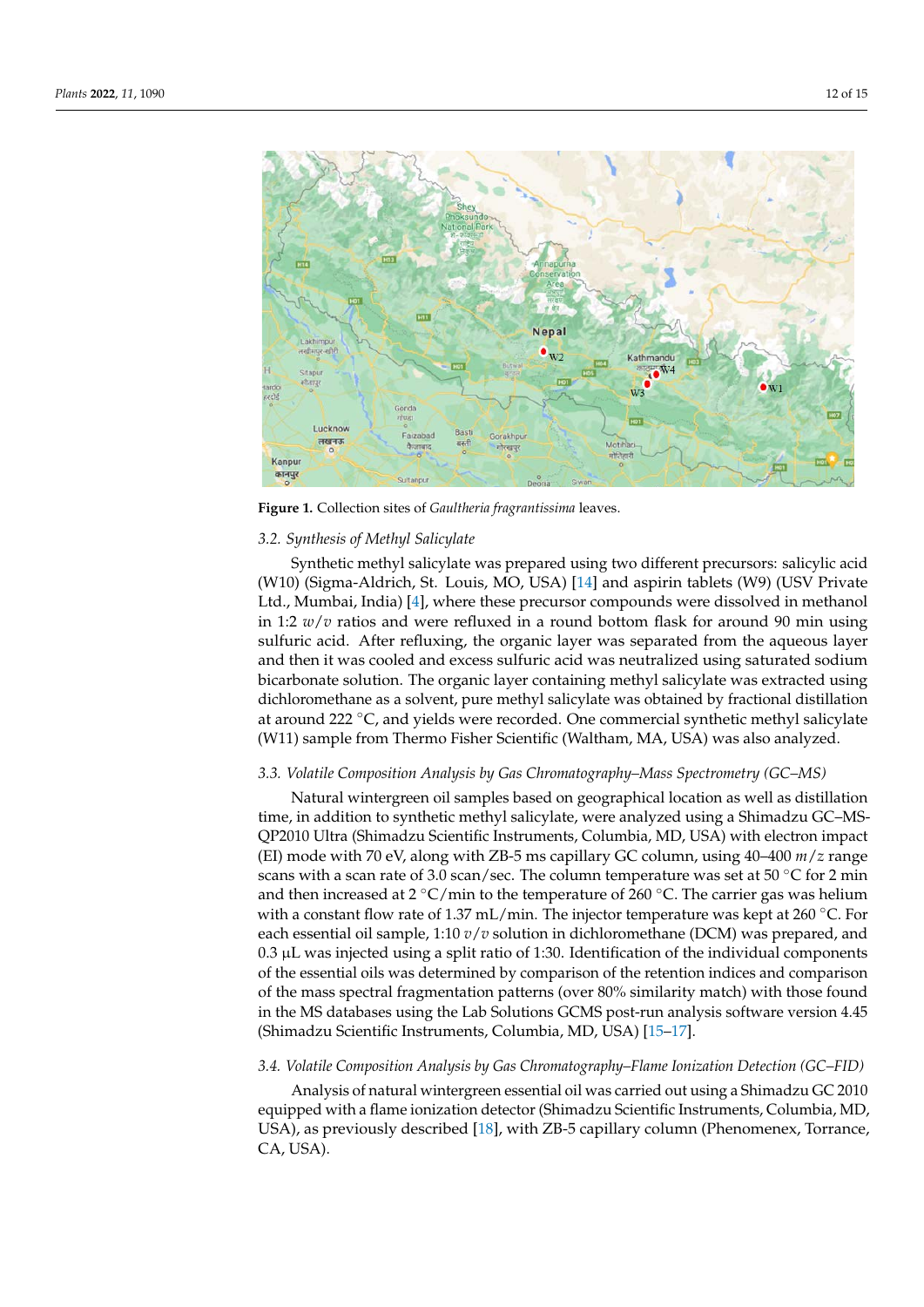#### *3.5. Enantiomeric Analysis by Chiral Gas Chromatography–Mass Spectrometry (CGC–MS)*

A Shimadzu GCMS-QP2010S with EI mode (70 eV) and B-Dex 325 chiral capillary GC column was used to perform enantiomeric analysis of wintergreen oil. Scans were in the 40–400 *m*/*z* range at a scan rate of 3.0 scan/sec. The column temperature was set at 50 °C, at first increased by 1.5 °C/min to 120 °C and then 2 °C/min to 200 °C. The final temperature of the column was 200  $\degree$ C and was kept constant. The carrier gas was helium with a constant flow rate of 1.8 mL/min. For each essential oil sample, 3% *w*/*v* solution in DCM was prepared, and 0.1  $\mu$ L was injected using a split ratio of 1:45 [\[15,](#page-14-1)[16,](#page-14-4)[18\]](#page-14-3). The enantiomer percentages were determined from the peak area. Comparison of retention times and mass spectral fragmentation patterns with authentic samples obtained from Sigma-Aldrich (Milwaukee, WI, USA) was used to identify the enantiomers.

#### *3.6. Bacterial Strains Tested*

Seven microorganisms were used to evaluate the antibacterial activities of some selected wintergreen essential oils: five Gram-positive bacteria, *Bacillus cereus* (ATCC-14579), *Staphylococcus epidermidis* (ATCC-12228), *Propionibacterium acnes* (ATCC-11827), *Staphylococcus aureus* (ATCC-29213), and *Streptococcus pyogenes* (ATCC-19615), and two Gram-negative bacteria, *Serratia marcescens* (ATCC-14756) and *Pseudomonas aeruginosa* (ATCC-27853), using the microbroth dilution technique. Tryptic soy agar medium was used to culture all tested bacterial strains. A 5000  $\mu$ g/mL solution of wintergreen essential oil was prepared in dimethyl sulfoxide (DMSO) and twofold dilution in 100 µL of cation-adjusted Mueller Hinton broth (CAMHB) (Sigma-Aldrich, St. Louis, MO, USA) was added to the top well of a 96-well microdilution plate. The prepared stock solution of essential oils was then serially two-fold diluted in fresh CAMHB to obtain final concentrations of 2500, 1250, 625, 312.5, 156.3, 78.1, 39.1, and 19.5  $\mu$ g/mL. The freshly harvested bacteria with approximately  $1.5 \times 10^8$  CFU/mL final concentration were added to each well of 96-well microdilution plates and were incubated at 37 ◦C for 24 h. Gentamicin (Sigma-Aldrich, St. Louis, MO, USA) and DMSO were used as positive and negative controls, respectively [\[15](#page-14-1)[,19\]](#page-14-5).

#### *3.7. Fungal Strains Tested*

Seven fungal strains were used: *Aspergillus niger* (ATCC-16888), Candida albicans (ATCC-18804), Microsporum canis (ATCC-11621), Trichophyton mentagrophytes (ATCC-18748), Aspergillus fumigatus (ATCC-96918), Microsporum gypseum (ATCC-24102), and Trichophyton rubrum (ATCC-28188). All tested fungi were cultured in a yeast–nitrogen base growth medium (Sigma-Aldrich, St. Louis, MO, USA). Stock solutions (5000 µg/mL) of wintergreen essential oils were prepared in DMSO and diluted as above. The freshly harvested fungi with approximately 7.5107 CFU/mL final concentration were added to each well of 96-well microdilution plates and were incubated at 35 ◦C for 24 h. DMSO and amphotericin B (Sigma-Aldrich, St. Louis, MO, USA) were negative and positive antifungal control, respectively [\[15,](#page-14-1)[20\]](#page-14-6).

#### **4. Conclusions**

The *Gaultheria fragrantissima* essential oils from different geographical locations and varying distillation conditions showed almost similar results on chemical compositions and enantiomeric distributions of chiral terpenoids. The highest extraction yield was observed in dry leaves (W6), at 1.48%. The yield of extraction increased drastically by soaking in 5% sodium chloride solution. The major compound in wintergreen essential oil was methyl salicylate, an ester of salicylic acid which was above 99%. The optimum time to obtain the maximum number of compounds in wintergreen oil was 120 min of distillation time. Elsholtzia ketone and β-dehydroelsholtzia ketone were detected in Chinese but not in Nepalese wintergreen essential oil. This result may be used to distinguish the origin of the essential oil in either Nepal or China. Methyl salicylate synthesized using aspirin showed the presence of ethyl salicylate and the absence of dimethyl 2 hydroxyterephthalate, a synthetic marker compound. Thus, marker-based analysis using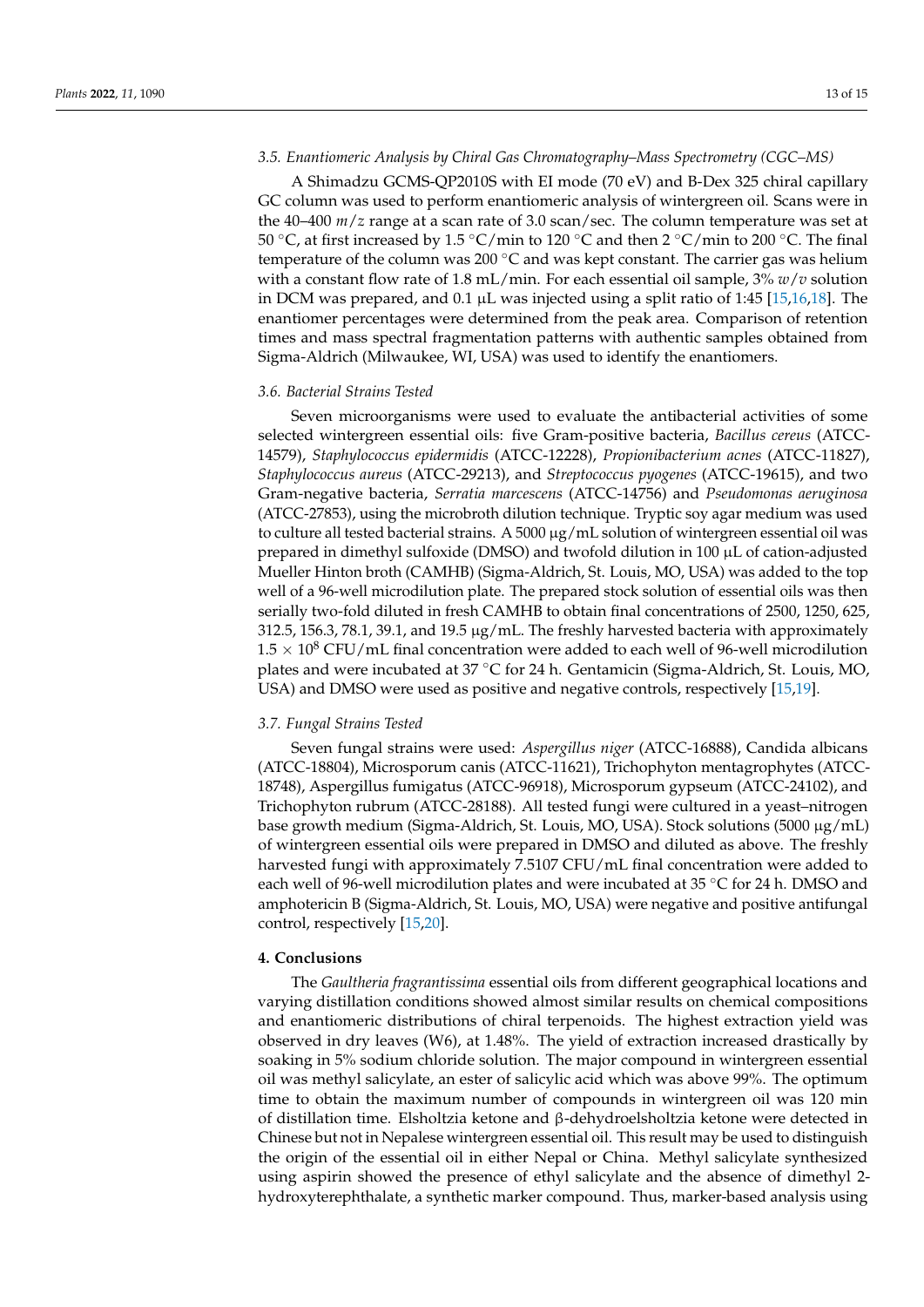GC–MS alone is insufficient for adulteration detection, but in combination with chiral GC– MS and <sup>14</sup>C analysis, it will be a powerful technique in adulteration detection. Altogether, 10 chiral compounds, linalool, α-terpineol, β-caryophyllene, α-pinene, β-pinene, limonene, germacrene D, β-phellandrene, camphene, and camphor, were detected for the first time. Our experiments show that geographical locations and varying distillation conditions do not affect the enantiomeric distribution of the chiral compounds. The range of enantiomeric distribution of chiral terpenoids may be used in adulteration detection. Besides these, Solukhumbu (W1), Champadevi (W3), and Sundarijal (W4) samples showed antibacterial activity against *Staphylococcus epidermidis* with an MIC value of 156.3 µg/mL. Similarly, W1 showed effectiveness against *Aspergillus niger* (MIC = 78.1 µg/mL).

**Author Contributions:** Conceptualization, P.K.O. and P.S.; methodology, P.K.O.; validation, P.S. and W.N.S.; formal analysis, P.K.O. and A.R.; investigation, P.K.O., A.R., D.K.P., S.T., P.S. and W.N.S.; data curation, P.S.; writing—original draft preparation, P.K.O., D.K.P. and S.D.; writing—review and editing, P.K.O., P.S. and W.N.S.; supervision, P.S.; project administration, P.S. All authors have read and agreed to the published version of the manuscript.

**Funding:** This research received no external funding.

**Institutional Review Board Statement:** Not applicable.

**Informed Consent Statement:** Not applicable.

**Data Availability Statement:** Not applicable.

**Acknowledgments:** The authors are thankful to the APRC and ARC for GC–MS, GC–FID, and chiral GC–MS analysis. We acknowledge Rakesh Satyal, Sunita Satyal, and Ambika Poudel for their constructive suggestions and support.

**Conflicts of Interest:** The authors declare that they have no conflict of interest.

#### **References**

- <span id="page-13-0"></span>1. Bantawa, P.; Da Silva, J.A.T.; Ghosh, S.K.; Mondal, T.K. Determination of essential oil contents and micropropagation of *Gaultheria fragrantissima*, an endangered woody aromatic plant of India. *J. Hortic. Sci.* **2011**, *86*, 479–485. [\[CrossRef\]](http://doi.org/10.1080/14620316.2011.11512792)
- 2. Joshi, S.; Subedi, P. Phytochemical and biological studies on essential oil and leaf extracts of *Gaultheria fragrantissima* Wall. *NJST* **2014**, *14*, 59–64. [\[CrossRef\]](http://doi.org/10.3126/njst.v14i2.10416)
- <span id="page-13-1"></span>3. Nikolić, M.; Marković, T.; Mojović, M.; Pejin, B.; Savić, A.; Perić, T.; Marković, D.; Stević, T.; Soković, M. Chemical composition and biological activity of *Gaultheria procumbens* L. essential oil. *Ind. Crops Prod.* **2013**, *49*, 561–567. [\[CrossRef\]](http://doi.org/10.1016/j.indcrop.2013.06.002)
- <span id="page-13-2"></span>4. Hartel, A.M.; Hanna, J.M. Preparation of oil of wintergreen from commercial aspirin tablets. A microscale experiment highlighting acyl substitutions. *J. Chem. Educ.* **2009**, *86*, 475. [\[CrossRef\]](http://doi.org/10.1021/ed086p475)
- <span id="page-13-3"></span>5. Cuchet, A.; Jame, P.; Anchisi, A.; Schiets, F.; Oberlin, C.; Lefèvre, J.-C.; Carénini, E.; Casabianca, H. Authentication of the naturalness of wintergreen (*Gaultheria* genus) essential oils by gas chromatography, isotope ratio mass spectrometry and radiocarbon assessment. *Ind. Crops Prod.* **2019**, *142*, 111873. [\[CrossRef\]](http://doi.org/10.1016/j.indcrop.2019.111873)
- <span id="page-13-4"></span>6. Culp, R.A.; Noakes, J.E. Determination of synthetic components in flavors by deuterium/hydrogen isotopic ratios. *J. Agric. Food Chem.* **1992**, *40*, 1892–1897. [\[CrossRef\]](http://doi.org/10.1021/jf00022a033)
- <span id="page-13-5"></span>7. Le Grand, F.; George, G.; Akoka, S. Natural abundance <sup>2</sup>H-ERETIC-NMR authentication of the origin of methyl salicylate. *J. Agric. Food Chem.* **2005**, *53*, 5125–5129. [\[CrossRef\]](http://doi.org/10.1021/jf050385a) [\[PubMed\]](http://www.ncbi.nlm.nih.gov/pubmed/15969485)
- <span id="page-13-6"></span>8. Chanotiya, C.S.; Yadav, A. Enantiomeric composition of (3*R* )-(–)- and (3*S* )-(+)-linalool in various essential oils of Indian origin by enantioselective capillary gas chromatography-flame ionization and mass spectrometry detection methods. *Nat. Prod. Commun.* **2009**, *4*, 563–566. [\[CrossRef\]](http://doi.org/10.1177/1934578X0900400424) [\[PubMed\]](http://www.ncbi.nlm.nih.gov/pubmed/19476006)
- <span id="page-13-7"></span>9. Do, T.K.T.; Hadji-Minaglou, F.; Antoniotti, S.; Fernandez, X. Authenticity of essential oils. *TrAC Trends Anal. Chem.* **2015**, *66*, 146–157. [\[CrossRef\]](http://doi.org/10.1016/j.trac.2014.10.007)
- <span id="page-13-8"></span>10. Satyal, P.; Setzer, W.N. Adulteration analysis in essential oils. In *Essential Oil Research*; Malik, S., Ed.; Springer Nature: Cham, Switzerland, 2019; pp. 261–273.
- <span id="page-13-9"></span>11. Kačániová, M.; Klūga, A.; Terentjeva, M.; Kunová, S.; Rovná, K.; Žiarovská, J.; Borotová, P.; Válková, V.; Gálovičová, L. Antimicrobial activity of selected essential oils against bacteria isolated from freshwater fish. *Adv. Res. Life Sci.* **2021**, *5*, 1–11. [\[CrossRef\]](http://doi.org/10.2478/arls-2021-0023)
- <span id="page-13-10"></span>12. Abers, M.; Schroeder, S.; Goelz, L.; Sulser, A.; St. Rose, T.; Puchalski, K.; Langland, J. Antimicrobial activity of the volatile substances from essential oils. *BMC Complement. Med. Ther.* **2021**, *21*, 124. [\[CrossRef\]](http://doi.org/10.1186/s12906-021-03285-3) [\[PubMed\]](http://www.ncbi.nlm.nih.gov/pubmed/33865375)
- <span id="page-13-11"></span>13. Powers, C.N.; Osier, J.L.; McFeeters, R.L.; Brazell, C.B.; Olsen, E.L.; Moriarity, D.M.; Satyal, P.; Setzer, W.N. Antifungal and cytotoxic activities of sixty commercially-available essential oils. *Molecules* **2018**, *23*, 1549. [\[CrossRef\]](http://doi.org/10.3390/molecules23071549) [\[PubMed\]](http://www.ncbi.nlm.nih.gov/pubmed/29954086)